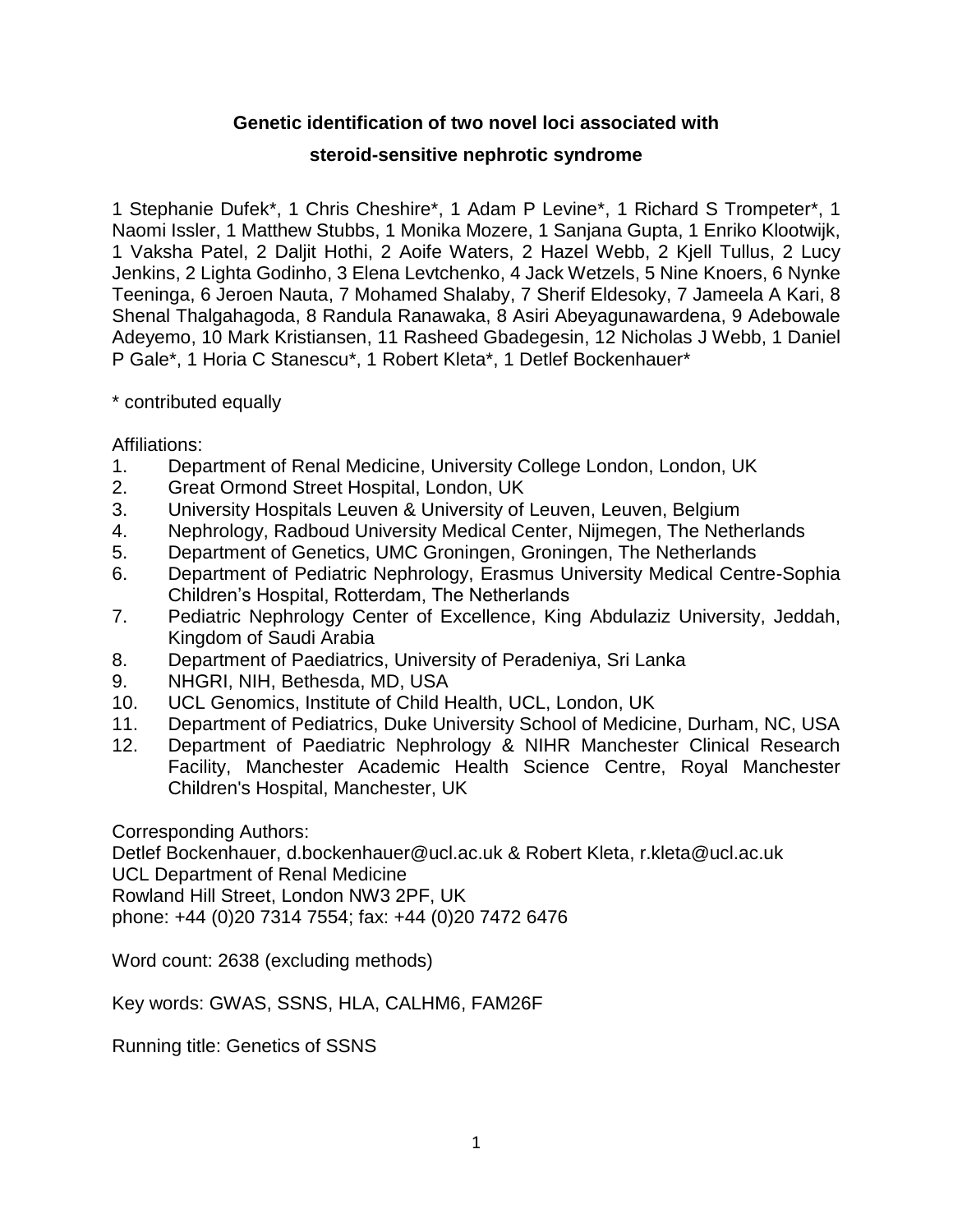#### **Abstract**

**Background:** Steroid-sensitive nephrotic syndrome (SSNS) is the most common form of nephrotic syndrome in childhood. SSNS is considered an autoimmune disease with an established classical human leukocyte antigen (HLA) association; however, the precise etiology of the disease is unclear. In other autoimmune diseases, the identification of loci outside the classical HLA region by genome-wide association studies (GWAS) have provided critical insights into their pathogenesis. Previously conducted GWAS of SSNS have failed to identify non-HLA loci achieving genome-wide significance.

**Methods:** Here we provide insight into the genetic architecture of SSNS by performing a GWAS on a large cohort of European ancestry comprising 422 cases and 5,642 controls.

**Results:** We confirm the previously reported association with the HLA-DR/DQ region (lead SNP rs9273542, P=1.59×10<sup>-43</sup>, OR=3.39) and identify additional loci on chromosome 6q22.1, containing the gene *CALHM6* (previously called *FAM26F*) and 4q13.3. *CALHM6* is implicated in immune response modulation and the lead SNP (rs2637678, P=1.27×10<sup>-17</sup>, OR=0.51) exhibits strong expression quantitative trait loci (eQTL) effects, the risk allele being associated with lower lymphocytic expression of *CALHM6*.

**Conclusions:** Our results suggest a genetically conferred risk of immune dysregulation as a key component in the pathogenesis of SSNS.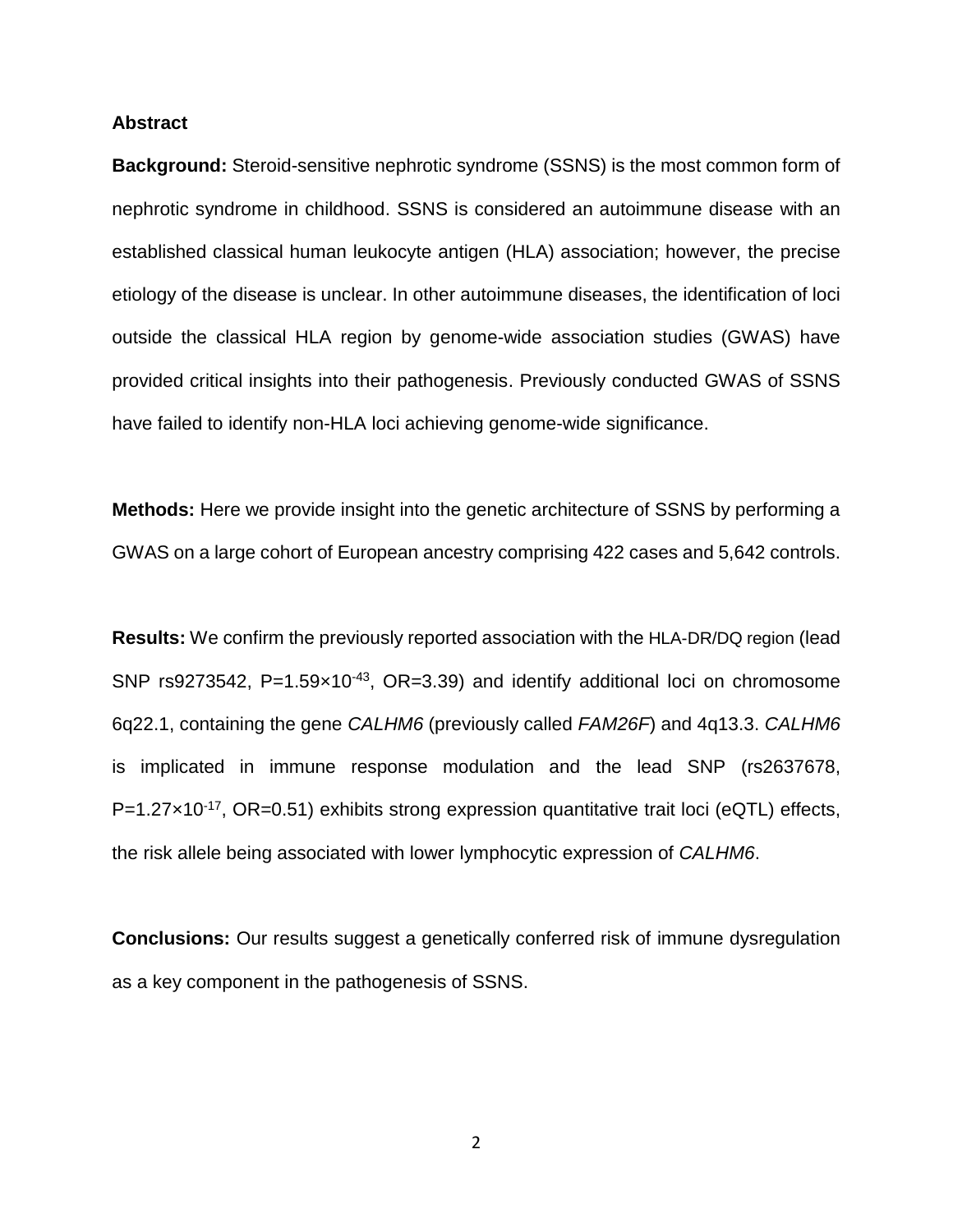### **Significance Statement**

SSNS is the most common glomerulopathy in childhood. While considered an autoimmune disease, its etiology is poorly understood. GWAS have provided important insights into other autoimmune diseases, but so far, only associations in the classical HLA region have been reported for SSNS. Here, we report the discovery of two loci outside the HLA region associated with SSNS at genome-wide significance. The locus with strongest association contains the gene *CALHM6*, which has been implicated in the regulation of the immune system. Our results suggest impaired down regulation of the immune system as a key mechanism in the pathogenesis of SSNS.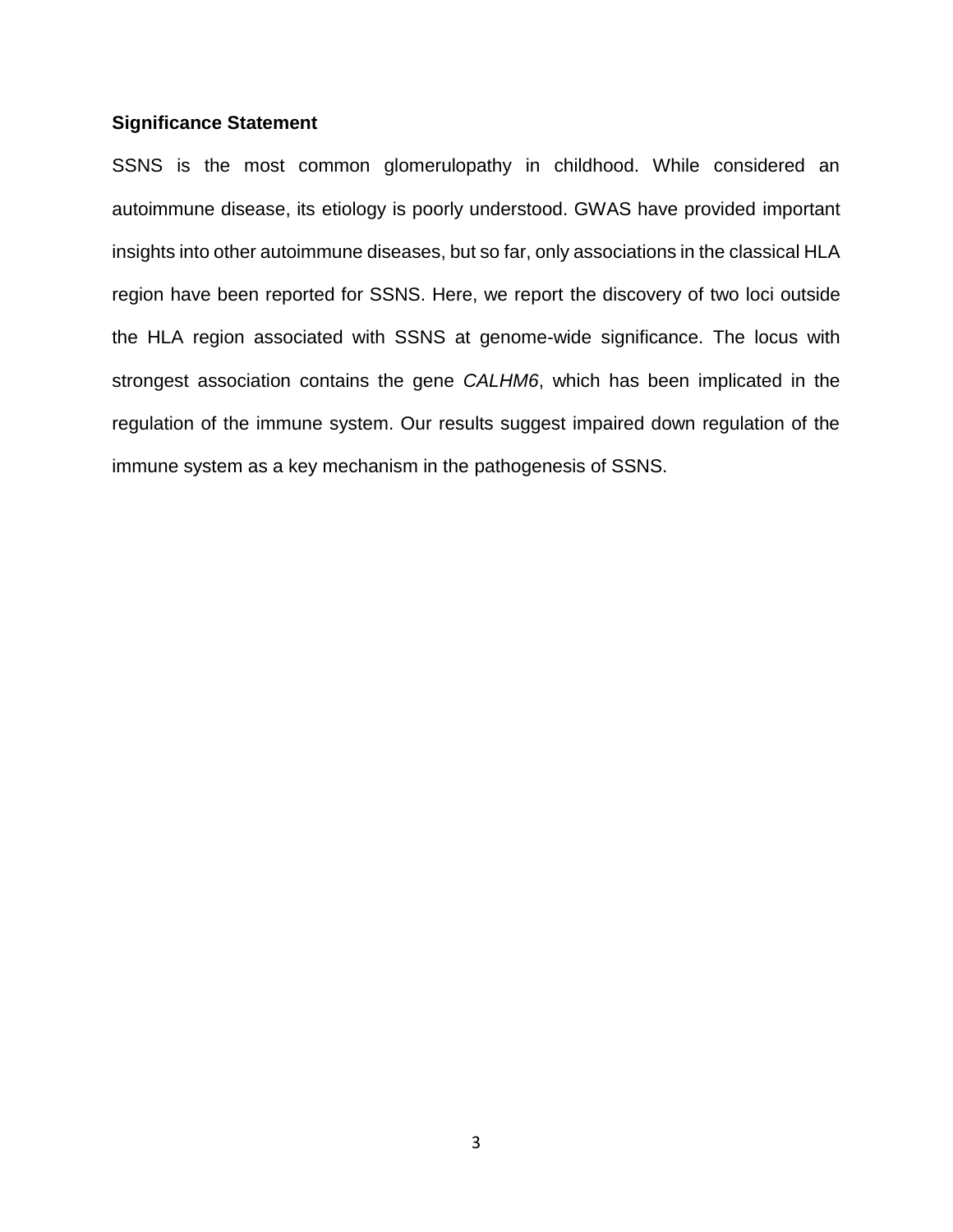#### **Introduction**

Steroid-sensitive nephrotic syndrome (SNSS) is the most common form of nephrotic syndrome in children with an incidence of approximately one to ten per 100,000.<sup>1</sup> The majority of affected children experience a chronic relapsing course. The onset of disease manifestations is commonly associated with a preceding activation of the immune system, typically by an upper respiratory tract infection.<sup>2</sup> As the name implies, SSNS is characterized by a therapeutic response to glucocorticoids, as well as to other immunosuppressants. The apparent triggering of the disease by infection and the therapeutic effect of immunosuppressive treatment have suggested that SSNS is an autoimmune disorder.<sup>3</sup>

Investigating the genetic architecture of other autoimmune diseases through genomewide association studies (GWAS) has proved successful in providing insight into their etiology and pathogenesis. Unsurprisingly, a common finding in these studies is the identification of association to the human leukocyte antigen (HLA) region which contains numerous genes critical for the immune system, in particular enabling the distinction between self and foreign. 4

Arguably, however, it is the identification of risk loci outside the HLA locus that can provide the most informative mechanistic insights into the pathogenesis of such diseases. Prominent examples from nephrology include membranous nephropathy (MN) and IgA nephropathy (IGAN). In MN, GWAS identified association with *PLA2R1* suggesting that the antibody formation against the PLA2R1 receptor observed in MN is a causal disease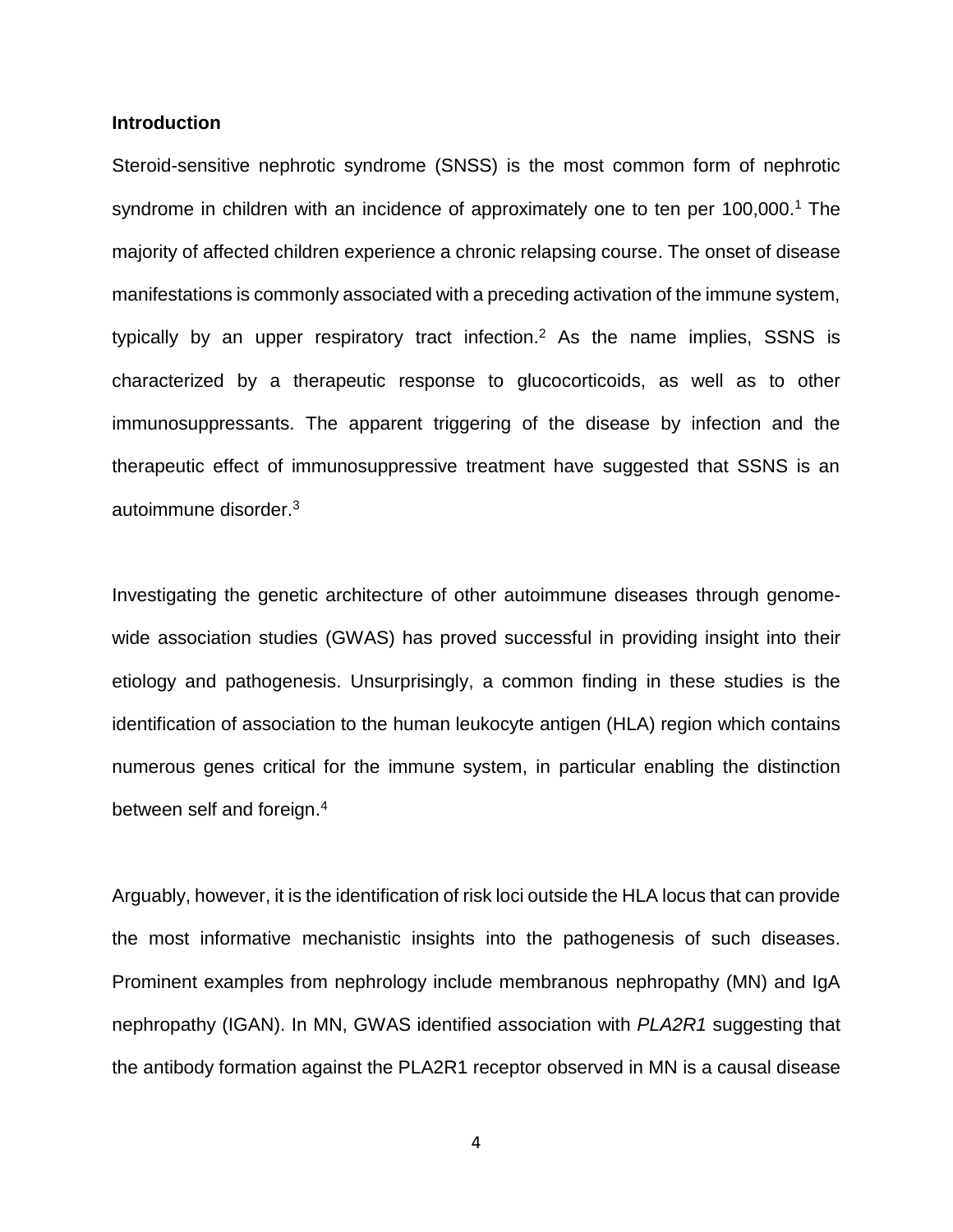mechanism.5, 6 Similarly, in IGAN, GWAS have highlighted the important role of the intestinal immune response, as well as IgA1 antibody glycosylation in the pathogenesis of the disease.<sup>7-9</sup>

Three GWAS of SSNS have recently been reported, but in all association at genomewide significance was identified within the HLA region only.<sup>10-12</sup> We set out to perform a GWAS employing the largest number of ethnically homogenous cases and controls studied to date in an attempt to identify further loci associated with SSNS.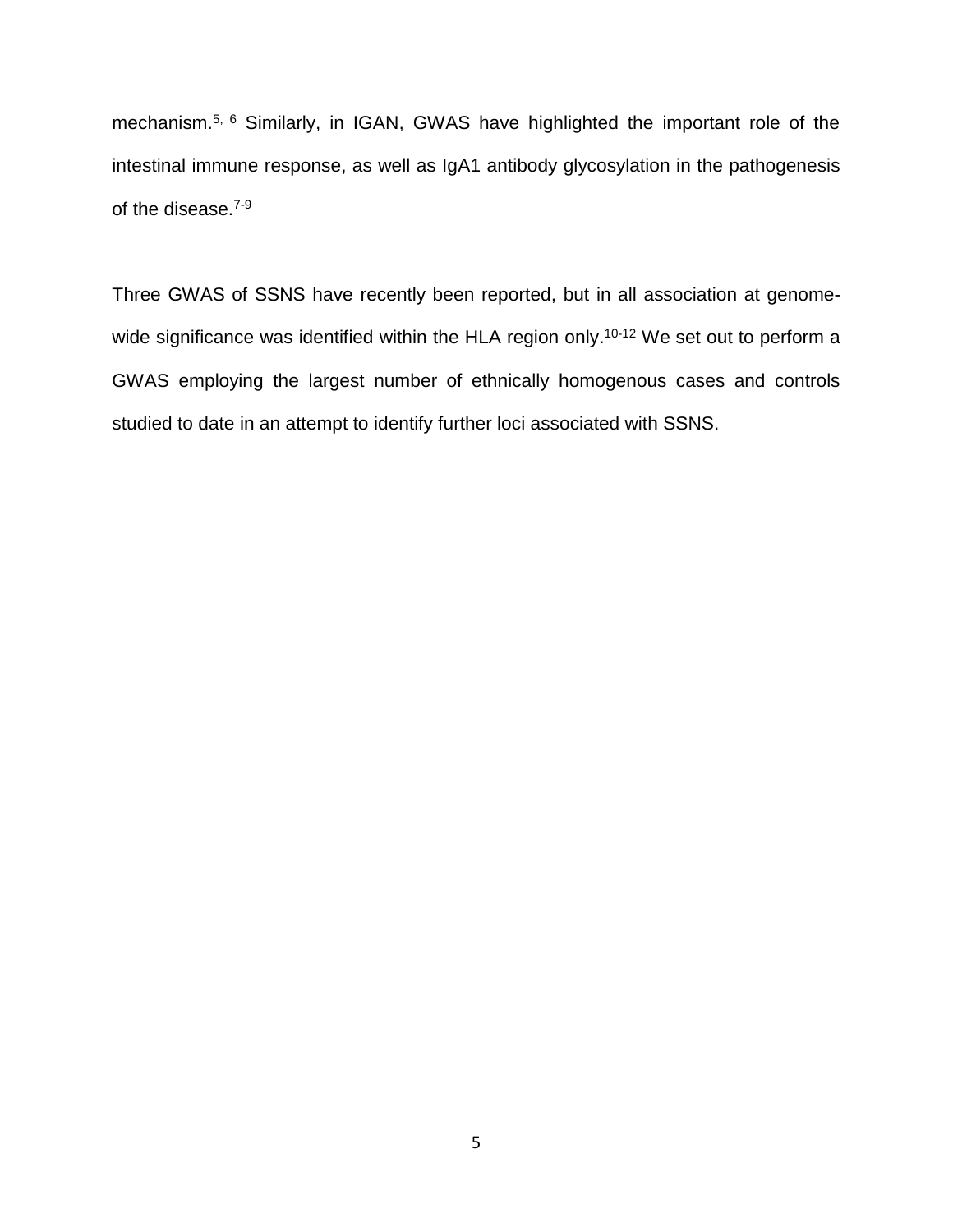#### **Methods**

Full details of all methods can be found in the Supplements.

#### *Cohorts*

DNA from pediatric patients diagnosed with SSNS and of reported European ethnicity were utilized in this study. SSNS was defined according to standard clinical criteria.<sup>13</sup> DNA was acquired from the PREDNOS (EudraCT 2010-022489-29) and PREDNOS2 (EudraCT 2012-003476-39) trials,<sup>14</sup> as well as from collaborating clinicians at their affiliated institutions. Informed consent was obtained from all participants and ethical approval was granted by the host institutions. Ethnically matched controls were drawn from publicly available datasets (Supplementary Figure 1). For the replication of our findings, we examined the results of previously published GWAS of SSNS.<sup>10-12</sup>

#### *Genotyping, Quality control and Imputation*

Isolation of DNA, genotyping, quality control (QC) and imputation were performed using standard procedures. Cases were genotyped by UCL Genomics (Institute of Child Health, UCL, London, UK) on the Infinium Multi-Ethnic Global BeadChip v.A1 (Illumina, CA, USA). Controls had been genotyped on a variety of platforms (for further details see Supplements).<sup>15-17</sup> Stringent quality control steps for both SNPs and individuals (including missingness, heterozygosity and deviation from Hardy-Weinberg equilibrium) were carried out on cases and controls separately, as well as on the combined cohort (Supplementary Figure 1). Principal component analysis was employed to identify the subset of cases and controls of European ancestry (Supplementary Figure 4). The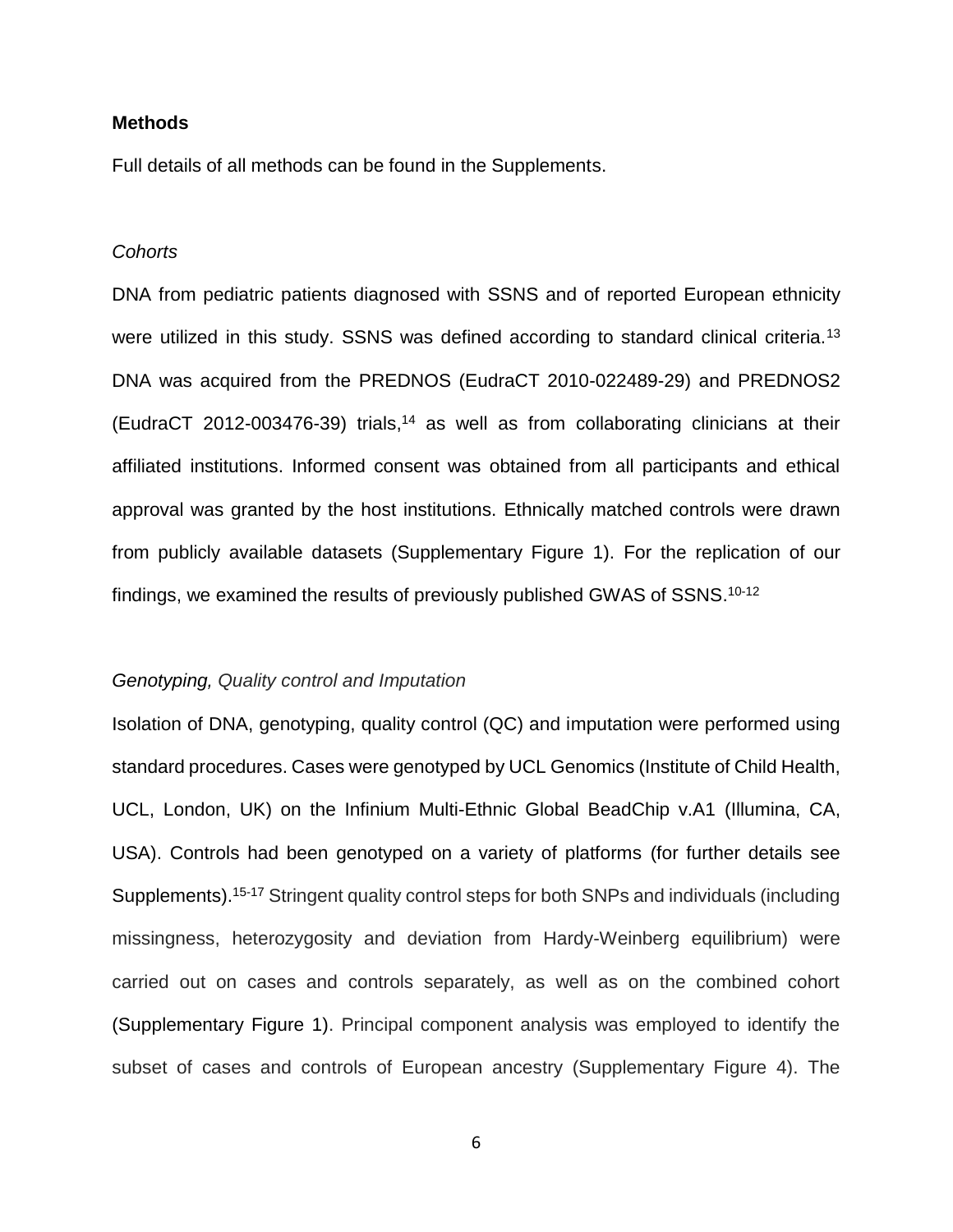genomic inflation factor (lambda) was calculated to estimate population stratification. Imputation was performed on the combined case-control dataset with Beagle 5.0 (https://faculty.washington.edu/browning/beagle/beagle.html) using only markers passing stringent QC and present in all datasets.<sup>18</sup> Only SNPs with a Dosage R-Squared (DR2) of >0.8 were included. Data from the 1000 Genomes Project Phase 3 were used as reference panel. Golden Helix SNP & Variation Suite version 8.8.1 (SVS, http://goldenhelix.com/products/SNP\_Variation/index.html) and PLINK version 1.90 beta (https://www.cog-genomics.org/plink/1.9) were used for analysis.<sup>19</sup>

#### *GWAS and conditional analysis*

The primary association analysis was performed using logistic regression under an additive model with adjustment for the first ten principal components of ancestry. Conditional analysis of the lead SNPs was performed using a logistic regression model. A genome-wide significance threshold of  $P<5\times10^{-8}$  was utilized. SVS was used for association testing and conditional analysis. A power calculation is detailed in the supplements.

#### *HLA type imputing*

HLA imputation was performed using SNP2HLA v1.0.3 (http://software.broadinstitute.org/mpg/snp2hla/) with default parameters.<sup>20</sup> As input, a subset of 1,189 SNPs from those selected for GWAS (post QC) and overlapping with the SNP2HLA imputation HapMap European reference dataset were used. Logistic regression under an additive model with adjustment for the first ten principal components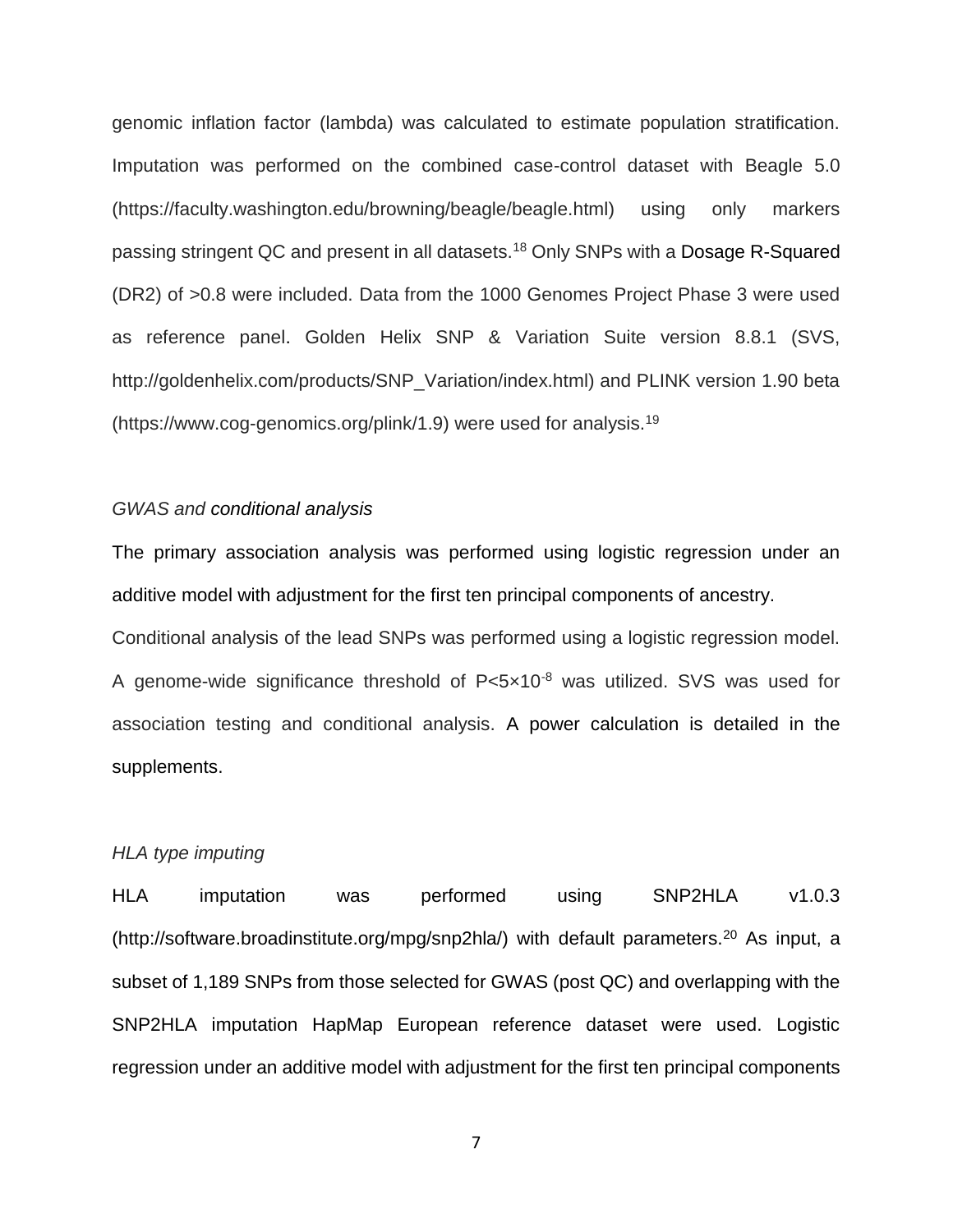of ancestry was used to test for association of each HLA allele with SSNS. Conditional analysis of the lead HLA alleles was performed, also using a logistic regression model.

#### *eQTL analysis*

Publicly available expression quantitative trait loci (eQTL) databases were queried to ascertain whether variants significantly associated with SSNS were known to influence the expression levels of corresponding gene products in multiple tissues.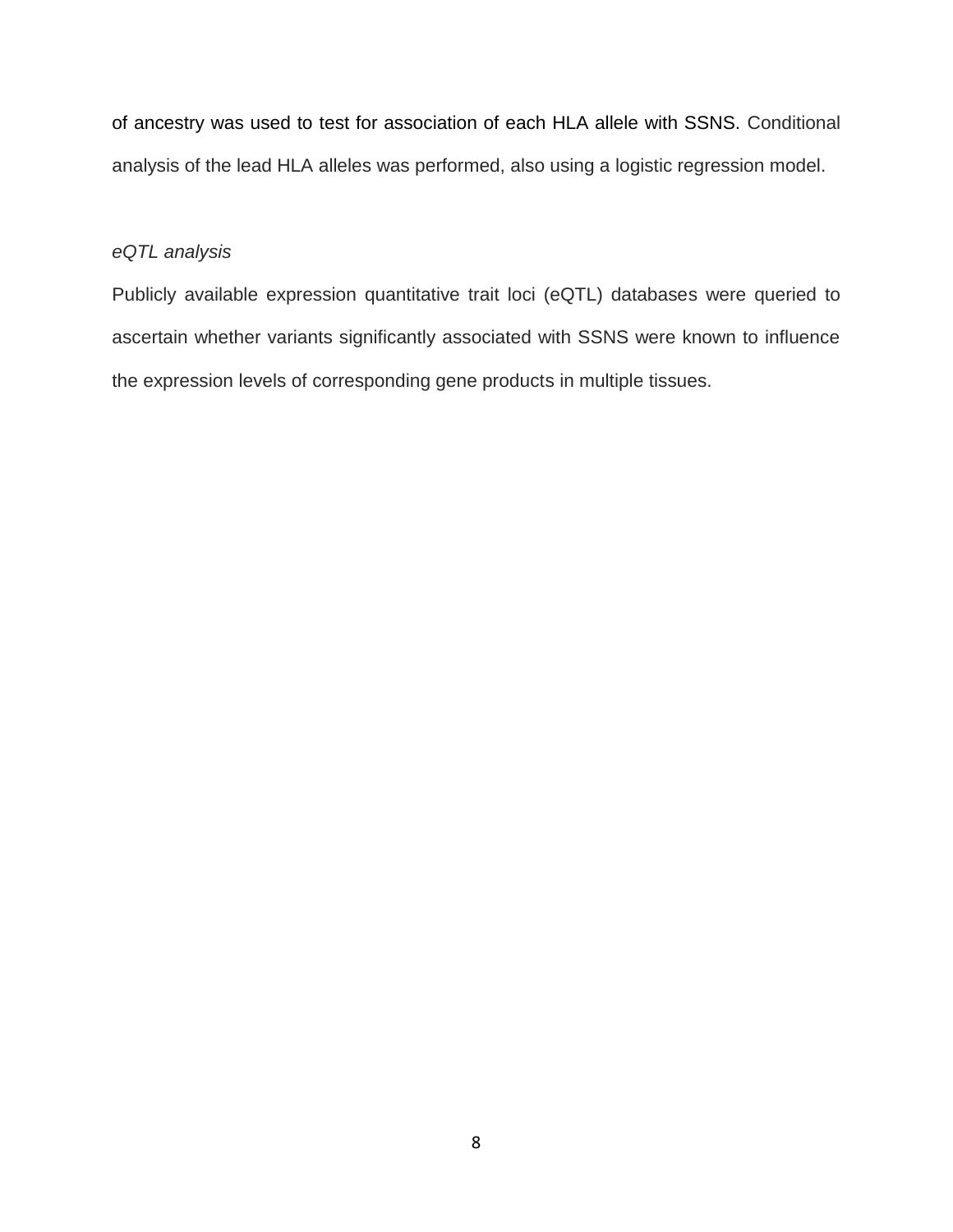### **Results**

#### *Study cohort*

DNA from a total of 712 anonymous SSNS cases of reported European ethnicity were available to our project. The combined control dataset consisted of 6,126 individuals of reported European ethnicity. After stringent quality control (QC) and selection for European ancestry by principal component analysis, 422 cases and 5,642 controls remained (Supplementary Figure 1) with a total of 158,217 overlapping SNPs. These were imputed to 5,216,266 high-quality genome-wide SNPs. The summary statistics are available in the supplements.

### *GWAS results*

Our GWAS revealed three loci achieving genome-wide significance (Figure 1). Together, these loci explain approximately 14% of the genetic risk for SSNS. The strongest signal corresponded to a broad peak in the classical HLA region on chromosome 6p21.32. The three leading SNPs, in strong linkage disequilibrium (LD) with each other, are: rs9273542  $(P=1.59x10^{-43}, \text{ OR} = 3.39, 95\% \text{Cl}$  2.86-4.03) and rs9273529  $(P=2.87x10^{-43}, \text{ OR} = 3.39,$ 95%CI=2.85-4.03) in the intronic region of the gene HLA-DQB1, and rs9273371 (P=1.64x10-43, OR=3.29, 95%CI=2.78-3.89) intergenic between HLA-DQA1 and HLA-DQB1 (Figure 2A).

Conditional analysis on rs9273542 decreased the strength of the association such that the minimum p-value achieved at this locus changed to  $P=4.29\times10^{-31}$  for rs2858317, centromeric of *HLA-DQB1* (Figure 2B). Joint conditioning on rs9273542 and rs2858317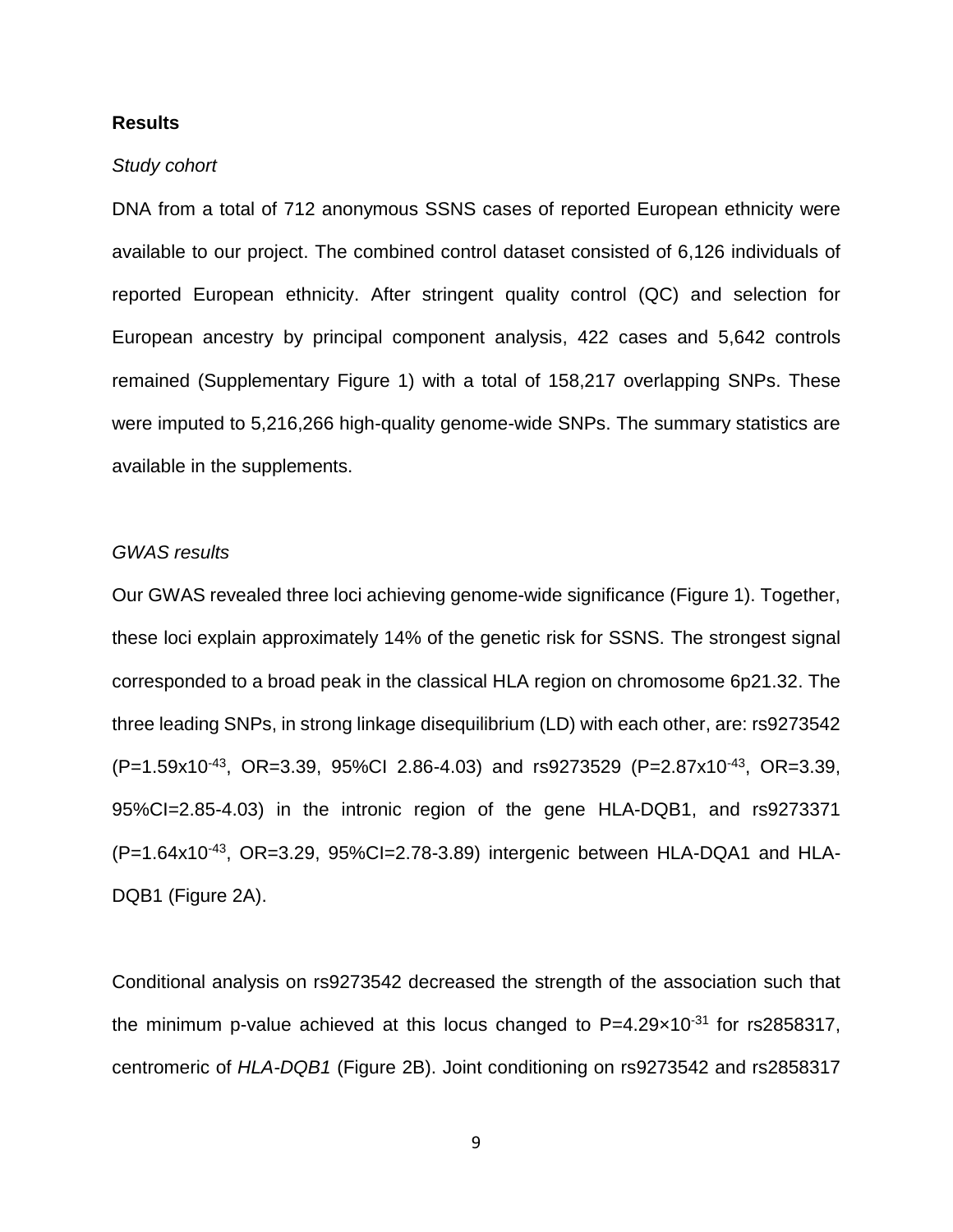significantly reduced the strength of the association to a minimum p-value of  $P=2.40\times10^{-8}$ at rs3828799 (Figure 2C). These results indicate that the association at this locus is driven by at least two independent signals.

Our two lead SNPs (rs9273542 and rs2858317) are in strong linkage disequilibrium with with rs4642516, identified by Jia *et al*. <sup>12</sup> and with two markers, rs1063348 and rs28366266, identified by Debiec *et al*.. 11

The strongest association outside the HLA region was with a locus on chromosome 6q22.1. The three lead SNPs, rs2637678 (P=1.27x10-17, OR=0.51, 95%CI=0.44-0.60), rs2637681 (P=3.53x10<sup>-17</sup>, OR=0.52, 95%Cl=0.44-0.61) and rs2858829 (P=1.72x10<sup>-16</sup>, OR=0.53, 95%CI=0.45-0.62) are all in close LD and localize around the gene *CALHM6* (previously called *FAMF26F*) (Figure 3A). Genome-wide significance was lost by conditioning on rs2637678 (Figure 3B) indicating a single signal is responsible for driving this association.

The third locus to reach genome-wide significance was on chromosome 4q13.3. The lead SNP, rs10518133, is in the intronic region of the gene *PARM1* and was associated at  $P=2.50\times10^{-8}$  with OR 1.96 (95% CI=1.57-2.45) (Figure 4A). Genome-wide significance was also lost at this locus by conditioning on the lead SNP, indicating a single signal is driving the association (Figure 4B).

A Manhattan plot, as well as locus zoom plots of the identical regions, using genotyped markers only are provided as supplemental figures 5-8 and details for the lead genotyped SNPs at the respective loci are listed in supplemental table 1.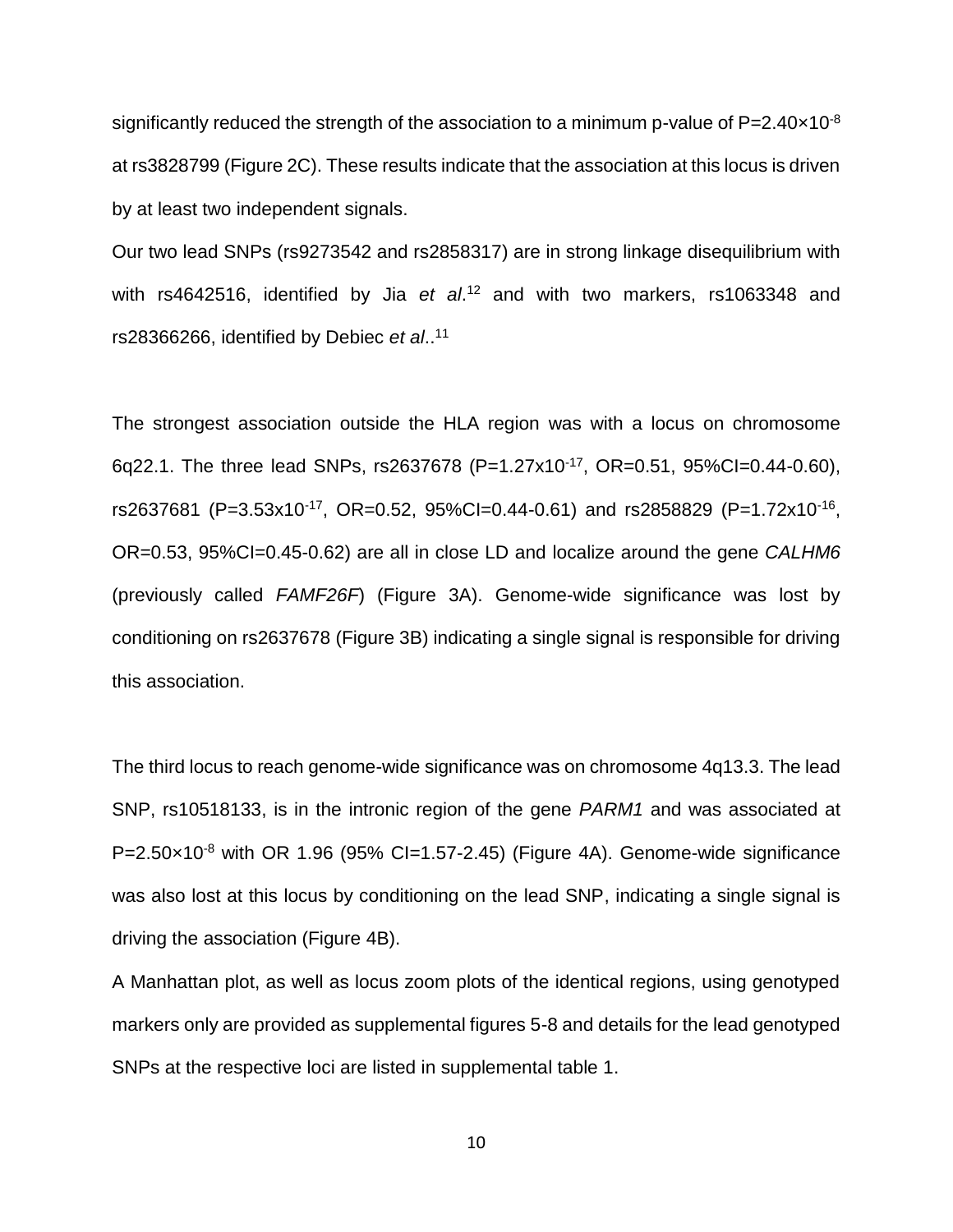## *Classic HLA type analysis*

HLA allele imputation was performed for HLA class I (*HLA-A*, *-C* and *-B*) and class II (*HLA-DRB1* and *-DQB1*) genes. Genome-wide significance for SSNS was achieved for nine HLA alleles, including high resolution subtypes at, *DQA1\*01*, *DQA1\*02*, *DQA1\*07*, *DQA1\*13* and *B\*8* (Table 2 and Supplementary Figure 2). The strongest association was observed with *HLA-DQA1\*02:01*, which resides on a haplotype with *HLA-DRB1\*07:01* (indicated by equal allele frequencies in cases and controls)*.* The *HLA-DQA1\*01* allele was protective and remained independently associated at genome-wide significance after conditioning on *HLA-DQA1\*02:01* (p=1.24×10-31, OR=0.31, 95% CI=0.25-0.38).

#### *eQTL analysis*

The three leading SNPs at the *CALHM6* locus (rs2637678, rs2637681, rs2858829) exhibit strong cis-eQTL effects in the GTEx database.<sup>21</sup> For all three SNPs, the highest normalized effect size is seen in EBV-transformed lymphocytes (rs2637678: normalized effect size [NES]=0.66, p=7.2×10<sup>-10</sup>; rs2637681: NES=0.67, p= 1.9×10<sup>-9</sup>; rs2858829: NES=0.66, p=3.2×10<sup>-9</sup>). A strong cis-eQTL effect is also noted in the eQTLgen database from blood (Z-score=43.18,  $p=3.27\times10^{-310}$ ), which also involves the neighboring genes *DSE*, *RWDD1* and *NT5DC1*. <sup>22</sup> In both databases, the minor allele is associated with increased expression of *CALHM6*. Of note, no expression of *CALHM6* is noted in whole kidney in the GTEx, NephQTL and Human Kidney Atlas Expression (HKAE) databases.<sup>23,</sup> <sup>24</sup> HKAE suggests specific expression in glomerulus, but this could not be confirmed in the other databases.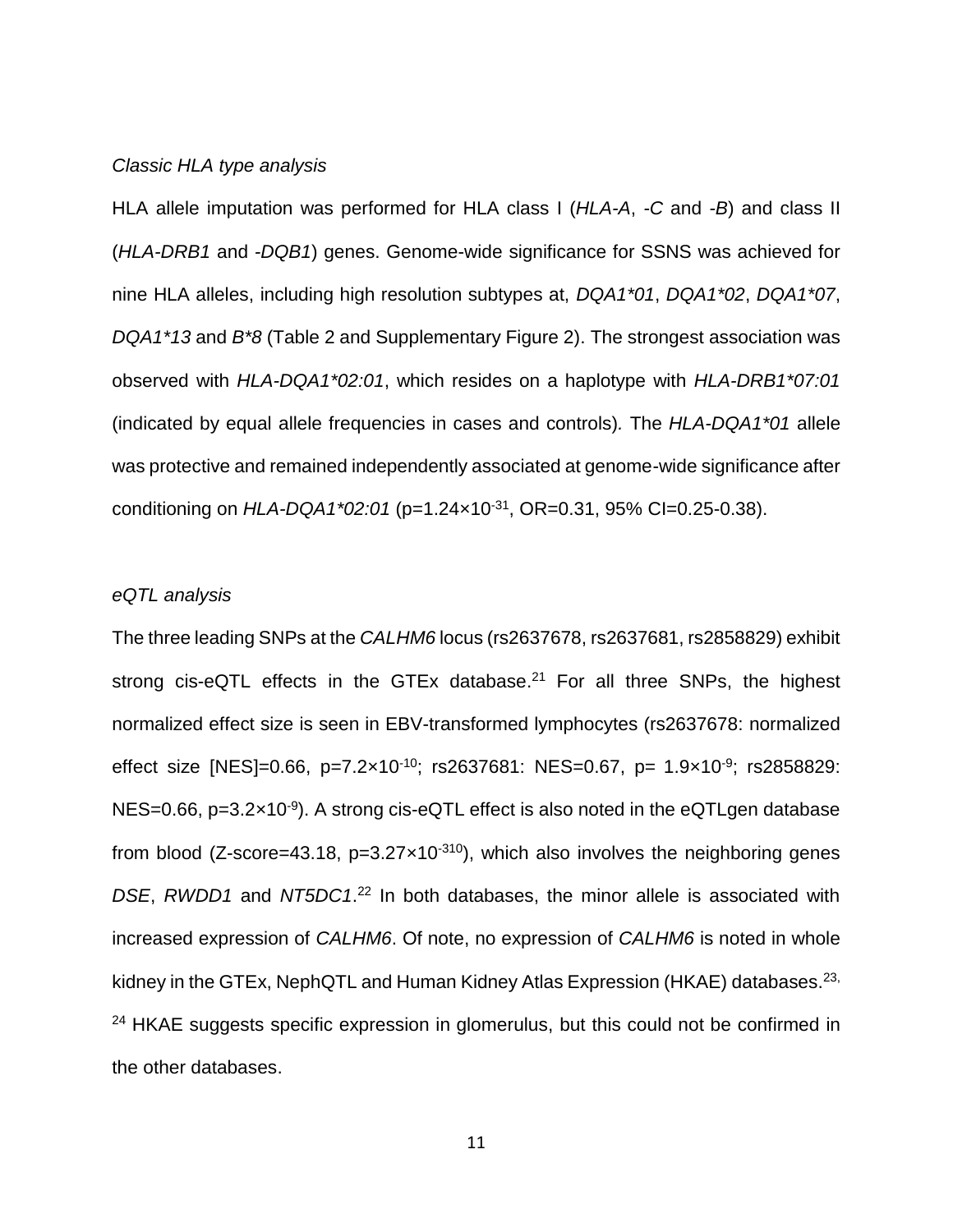No significant eQTLs were found for rs10518133 (tagging the *PARM1* locus) in any tissue in the GTEx database, but in eQTLgen, the risk allele is associated with significant downregulation of *PARM1*.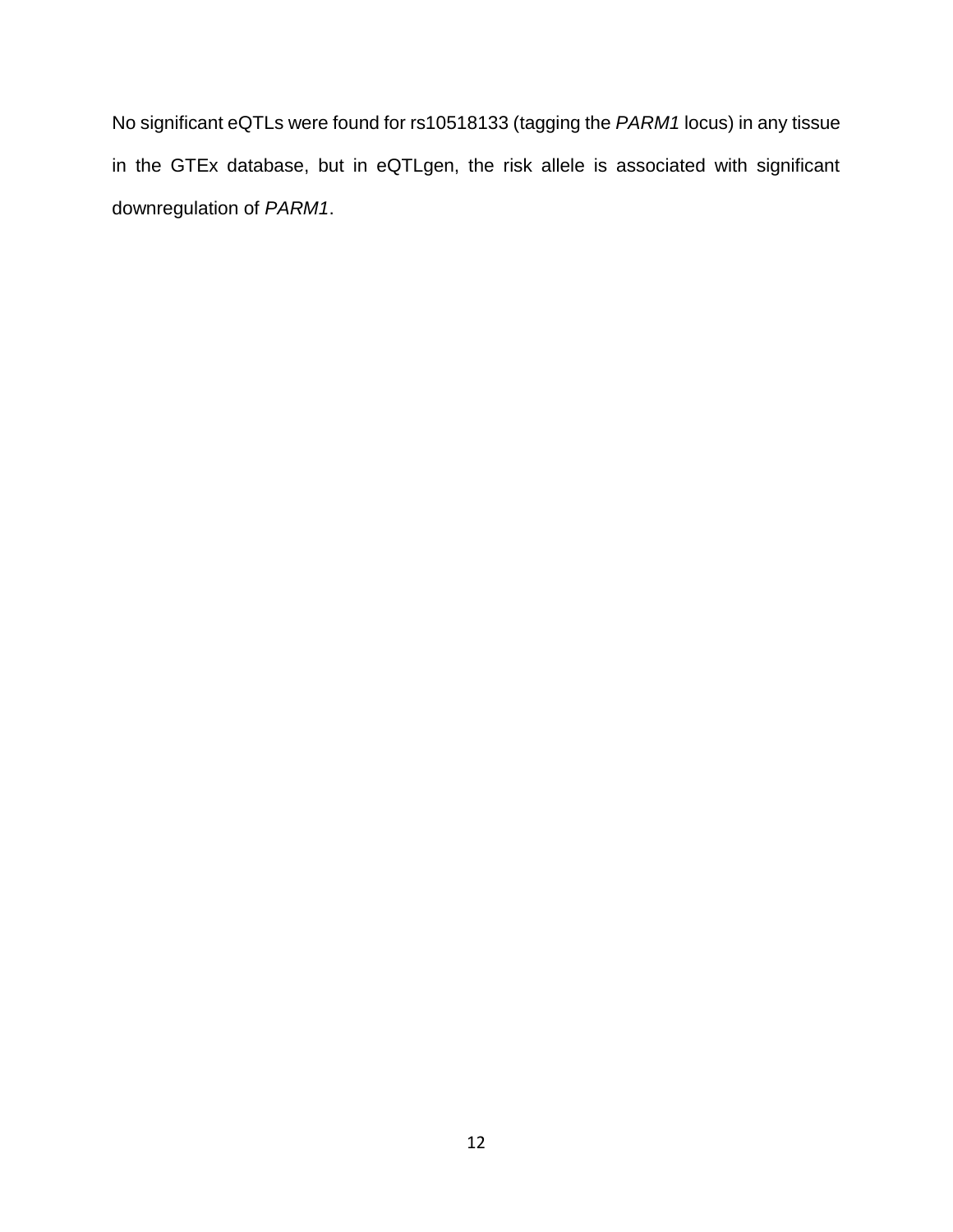#### **Discussion**

This study has confirmed the association of SSNS with the HLA locus and identified two additional loci on chromosome 6 and chromosome 4 achieving genome-wide significance.

### *HLA locus*

By far the most associations identified by GWAS of human diseases are located in the HLA region.<sup>25</sup> The vast majority of these phenotypes are autoimmune or infectious diseases. The necessity for an appropriate and ever evolving response to infection drives variation in HLA peptide binding grooves and some of these variants can lead to inappropriate responses against antigens of the host.<sup>26</sup> Thus, unsurprisingly and consistent with previous studies, the strongest signal for association with SSNS we identified was in the HLA region.<sup>10-12</sup> The lead SNP, rs9273542 (Table 1), is located within the *HLA-DR/DQ* region, specifically *HLA-DQB1*.

Imputation of HLA alleles identified that *HLA-DQA1\*02:01* and *HLA-DRB1\*07:01* are associated with the strongest risk, whereas *HLA-DQA1\*01* appears to be independently protective. *HLA-DRB1\*13* (p=2.41×10<sup>-14</sup>) is also protective, which is similar to the results of Jia *et al.* who showed in an Asian population that *HLA-DRB1\*13:02* and *HLA-DQB1\*06:04* have protective effects.<sup>12</sup> In the study by Debiec *et al.*, serial conditional analysis of the HLA association revealed an independently associated SNP located within *BTNL2 (rs9348883)*, although this did not reach genome-wide significance. <sup>11</sup> We were unable to confirm an independent association with this gene, which may reflect the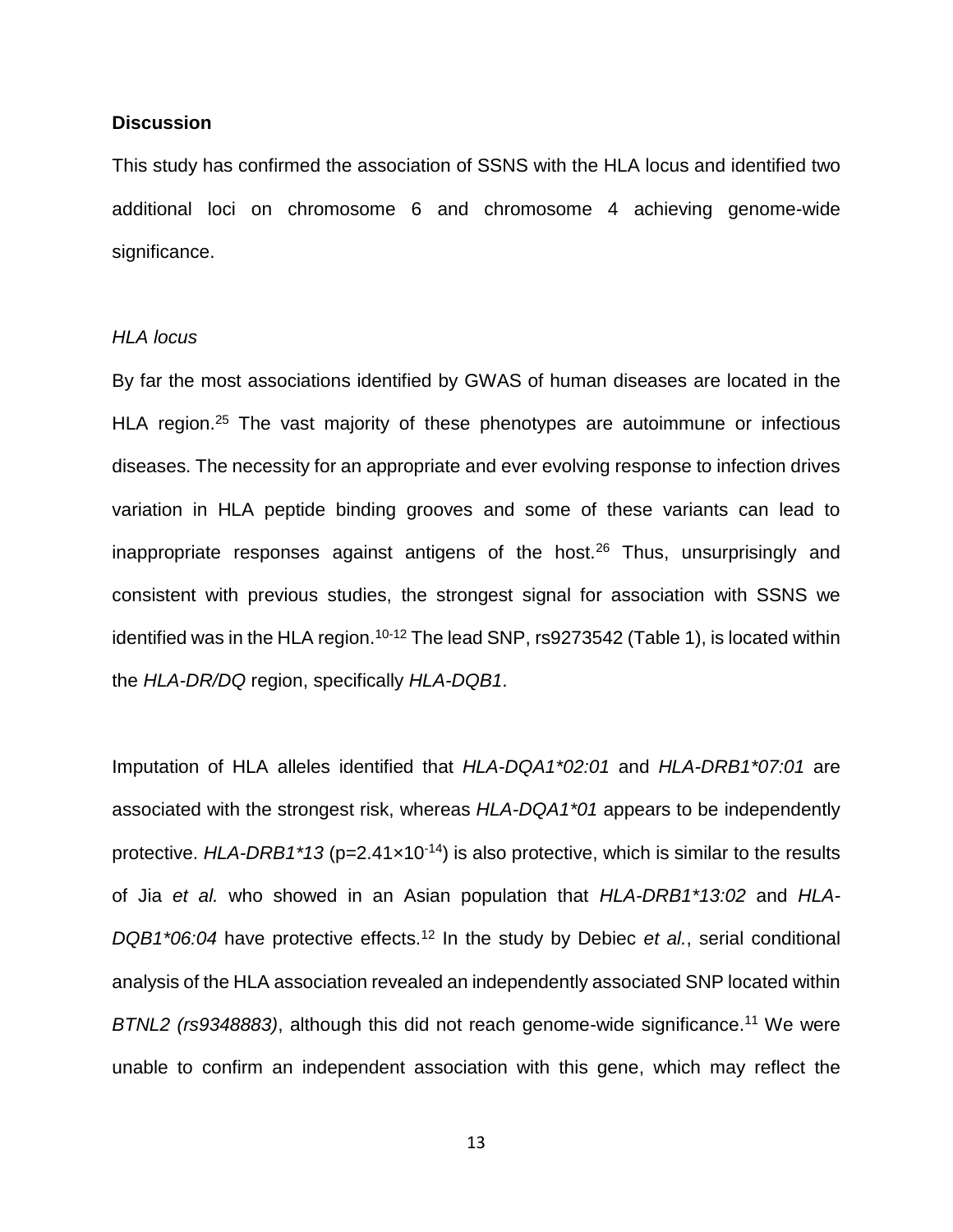different ethnicities analyzed, as the *BTNL2* signal was primarily driven by the African cohort in that study.

#### *Associations outside the HLA region*

The adaptive immune response is triggered by HLA peptide - epitope binding, but is modulated by regulatory mechanisms, elements of which are encoded in non-HLA genes. <sup>4</sup> Arguably, it is the identification of these genes that can provide the most informative insights into the complex architecture of the dysregulated immune response in specific diseases. We here describe the discovery of two loci outside the HLA region achieving genome-wide significant associations with SSNS.

#### CALHM6 *association (6q22.1)*

The strongest signal outside the HLA region is on chromosome 6q22.1 and the lead SNP, rs2637678 (Table 1), is located very near the gene *CALHM6* (Calcium Homeostasis Modulator Family Member 6), previously also annotated as *FAM26F* or *INAM* (IRF-3-dependent NK-activating molecule).<sup>27</sup> Of note, this locus had been identified as a potential signal in SSNS by Debiec *et al.*, but did not reach genome-wide significance. 11 The 6q22.1 SNP reported by Debiec *et al.* is identical to one of the lead SNPs identified in this study (rs2858829) and was associated with a p-value of  $6.8 \times 10^{-8}$ . Importantly, the existence of this published suggestive association at rs2858829 provides independent confirmatory evidence for our genome-wide significant finding.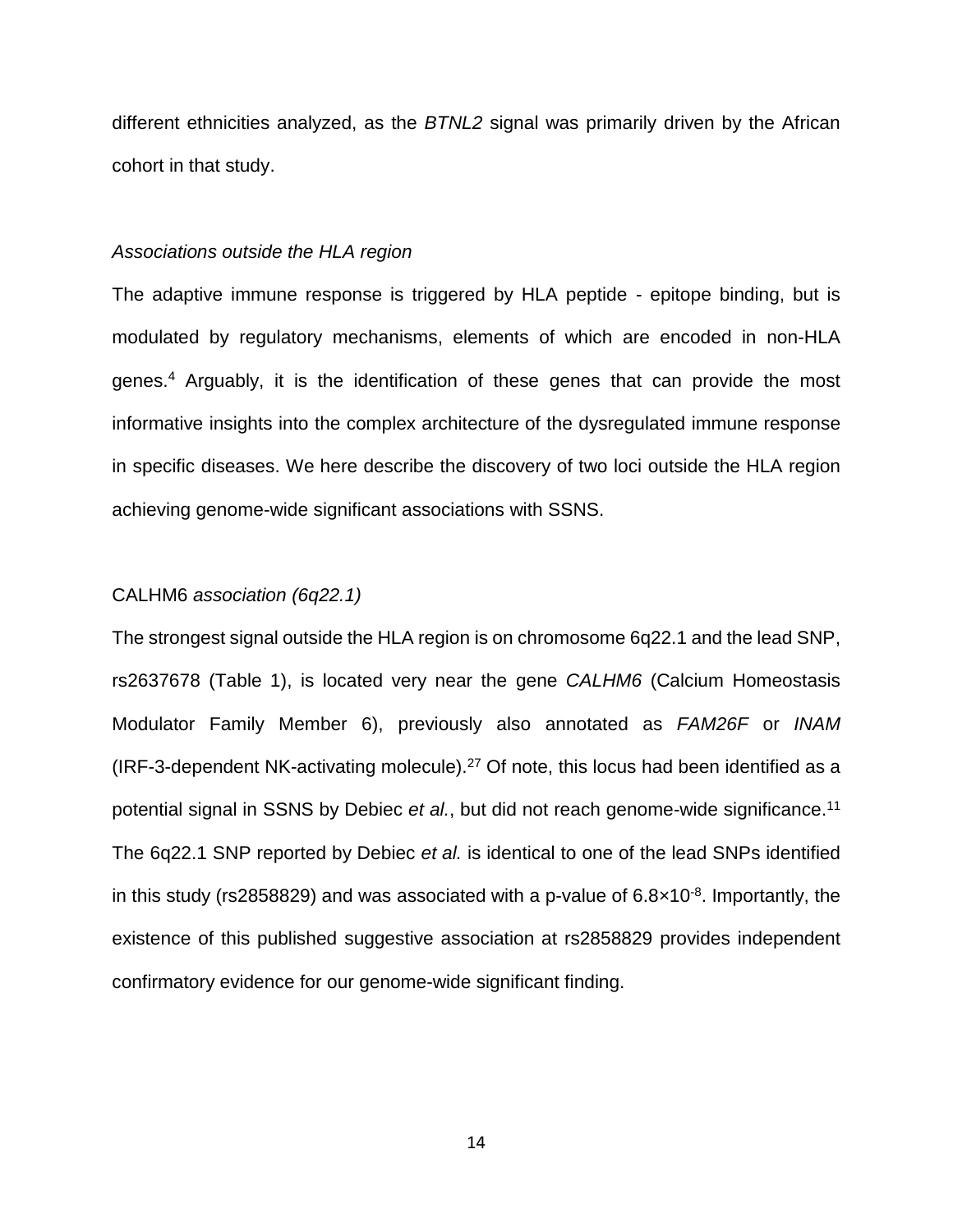The apparent absence of expression of *CALHM6* in the kidney is in contrast to the high expression in lymphocytes and consistent with the notion that impaired immune regulation is a key risk factor for the development of SSNS. Indeed, CALHM6 is thought to have an important role in the regulation of the immune system, by facilitating interactions and potential synapses between immune cells.<sup>28</sup> It is differentially regulated in response to various immune stimuli, especially interferon- $\gamma$ , with predicted interferon-stimulated response element (ISRE) and signal transducer and initiator of transcription (STAT) binding sites in its promoter.<sup>29</sup> Members of the CALHM family are thought to belong to the ATP-release channel superfamily.<sup>30</sup> CALHM6 is highly expressed in lymphocytes and ATP is a recognized trigger for apoptosis, including of immune cells.<sup>31, 32</sup> A key effect of glucocorticoids on the immune system is the induction of lymphocyte apoptosis.<sup>33</sup> Thus, CALHM6 may play a role in mediating this effect and impaired CALHM6 function may exacerbate an exaggerated immune response, leading to SSNS, which can be suppressed by pharmacologic doses of glucocorticoids. Of note, the same locus with the same risk allele, has been previously associated with another autoimmune disease highly sensitive to steroid treatment, ulcerative colitis, providing further evidence for the importance of CALHM6 in immune response regulation.<sup>34</sup>

# CALHM6 *eQTL analysis*

We performed an eQTL analysis to further assess potential associations between our identified variants and gene expression.<sup>35</sup> Of note, for the lead variants in *CALHM6*, the presence of the minor allele is protective against SSNS, so that the major allele is the risk allele and enriched in patients. Interestingly, the lead variant (rs2637678) at the *CALHM6*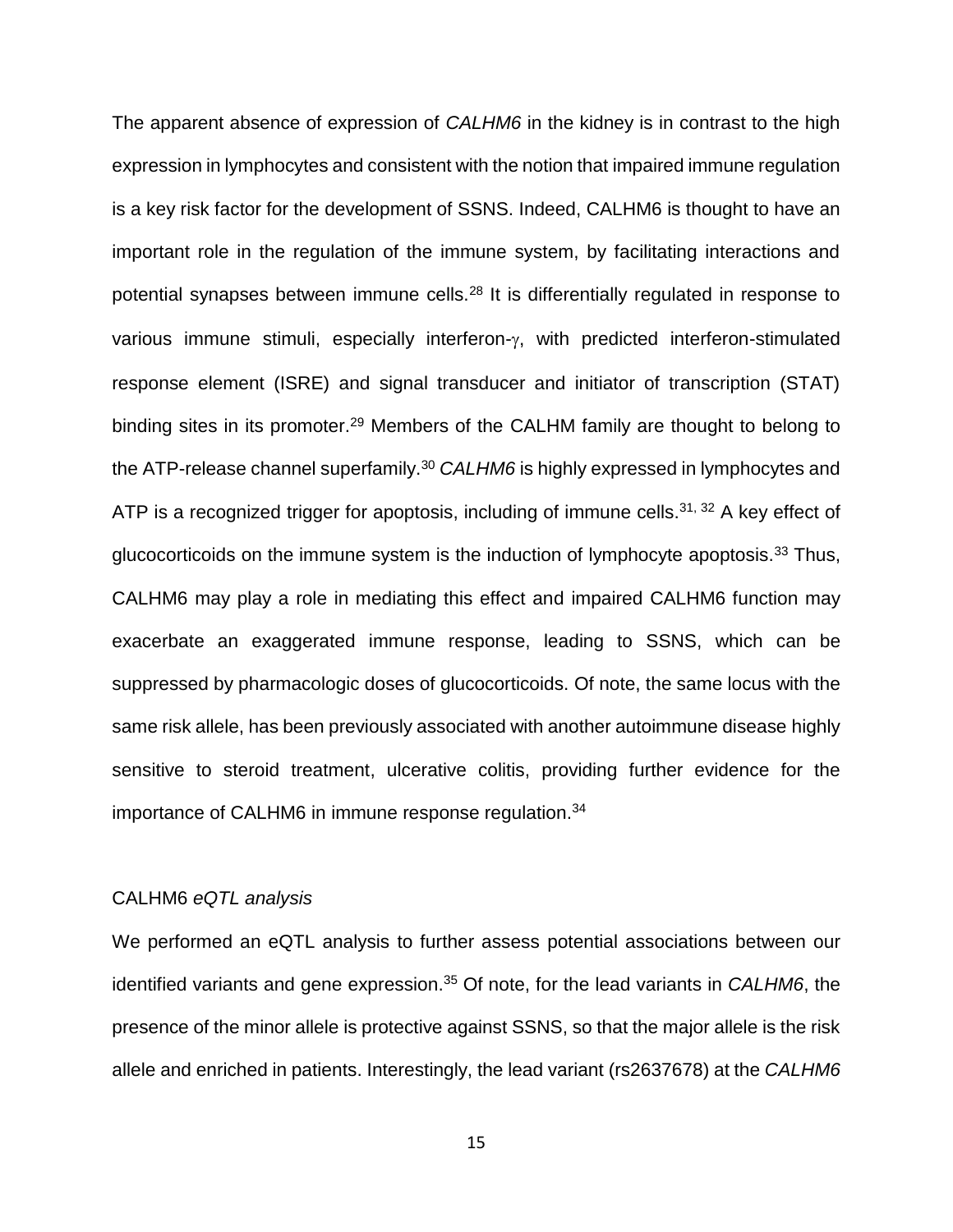locus is a known eQTL and the risk allele is associated with decreased *CALHM6* expression. This is consistent with the hypothesis that the presence of the risk allele may impair lymphocyte apoptosis and thus lead to less effective downregulation of an immune response.

However, it is important to note that GWAS identify variants that represent a haploblock rather than a specific gene associated with the disease. This is best illustrated by the initial controversy over the association of *MYH9* versus *APOL1* with non-diabetic kidney disease in African Americans.<sup>36</sup> Thus, it is possible that another gene in the haploblock with *CALHM6* may actually be causally associated. Indeed, in the eQTLGen database, rs2637678 has highly significant eQTL effects also on neighboring genes. *CALHM6* was prioritised based on its proximity to the GWAS signal and its known function but further studies will be required to establish with certainty if this is indeed the gene responsible for driving the observed association.

#### PARM1 *association (4q13.3)*

In addition, we found a genome-wide significant association with a locus on chromosome 4q13.3 (lead SNP rs10518133, P= $2.50 \times 10^{-8}$ , OR=1.96), which is located within the gene *PARM1* (Prostate androgen-regulated mucin-like protein 1). Interestingly, this locus is near a locus reported by Debiec *et al*. as achieving suggestive evidence of association with SSNS, with their lead SNP located within *BTC* (Betacellulin), the next gene upstream of *PARM1* on chromosome 4.<sup>11</sup> The lead SNP at 4q13 reported by Debiec *et al*. and the *PARM1* SNP identified in this study are approximately 250 kb apart but are separated by a strong recombination hotspot (> 50cM/Mb, Supplementary Figure 3). This hot spot is at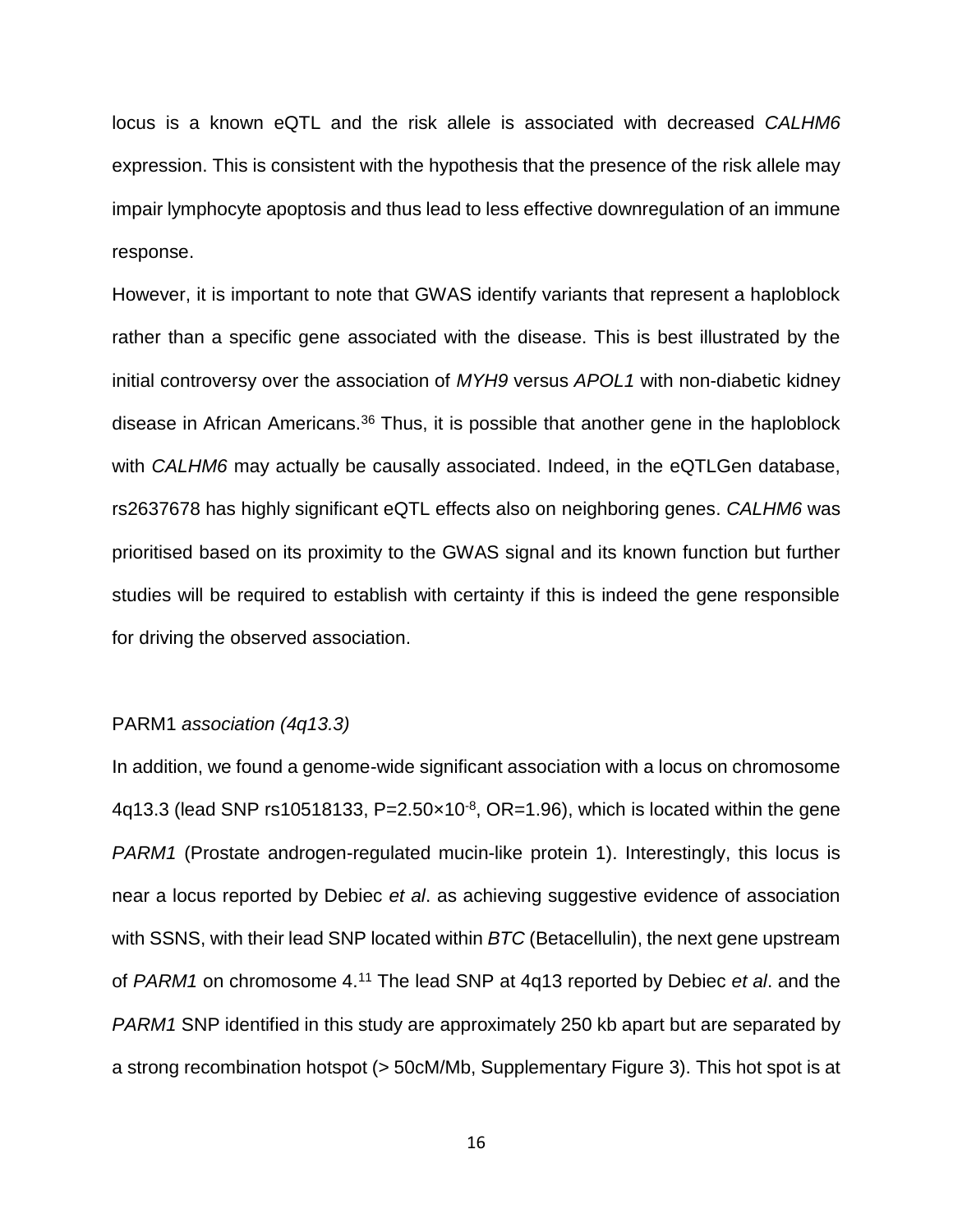least equally strong in African populations (supplemental table 2), so that the different ethnicities cannot explain the separation of this locus between the previous and our study.

#### *Limitations*

Our study has several limitations. First, only limited clinical information on our patients is available. However, the majority of cases were obtained through two clinical trials (PREDNOS and PREDNOS2) which recruited from more than a hundred pediatric units across the UK and it is thus highly unlikely that our patient cohort is substantially different from other SSNS cohorts. Indeed, the available data, such as the 2:1 male:female ratio, matches perfectly with published data.<sup>13</sup>

Next, we used publicly available genotype data for controls, so that data from different genotyping platforms needed to be combined. As detailed in supplementary figure 1, this led to a limited set of overlapping genotyped SNP and the majority of SNPs used in our final analysis were imputed. However, imputation has become an accepted tool in GWAS and the fact that the analysis with genotyped markers only (supplementary figure 5) identifies the same loci, albeit with higher p-values, provides strong evidence that these loci are genuinely associated with the phenotype and have not been identified due to imputation artefacts.<sup>37</sup>

The most important limitation, however, is the lack of a replication cohort. The independent identification of loci at both 6q22.1 and 4q13.3 by Debiec *et al.* provides strong confirmatory evidence for our results. Yet, as detailed above, the lead SNP at 4q13.3 identified in that study is separated from our lead SNP by a recombination hotspot. It therefore remains to be determined whether this region is truly associated with SSNS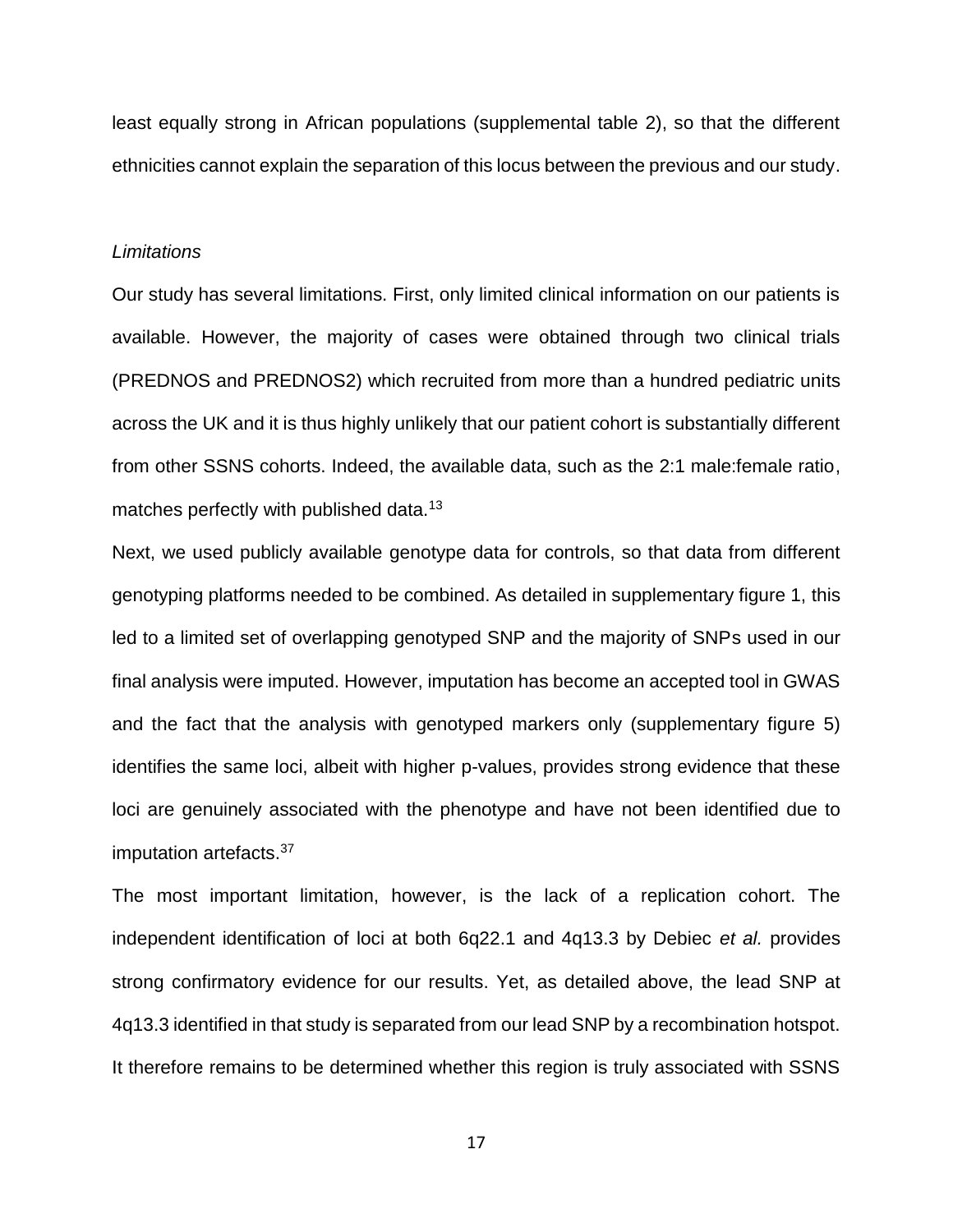or not and, if so, if these loci are independent from each other. Moreover, Debiec *et al.* did not provide detailed information on the risk allele at 6q22.1 and we are thus unable to assess whether the allelic effect is identical in both studies. Further independent replication is thus needed to confirm the discovery of these loci.

### **Conclusions**

Our study identifies two loci outside the HLA-region with genome-wide significant association with SSNS and thus provides important insight into the pathogenesis of SSNS. As *CALHM6* is implicated in regulating the immune response to infection, this may provide an explanation for the typical triggering of disease onset by infections. Further studies are needed to provide independent replication of our findings and to investigate the precise mechanisms and whether these could be amenable to specific treatments.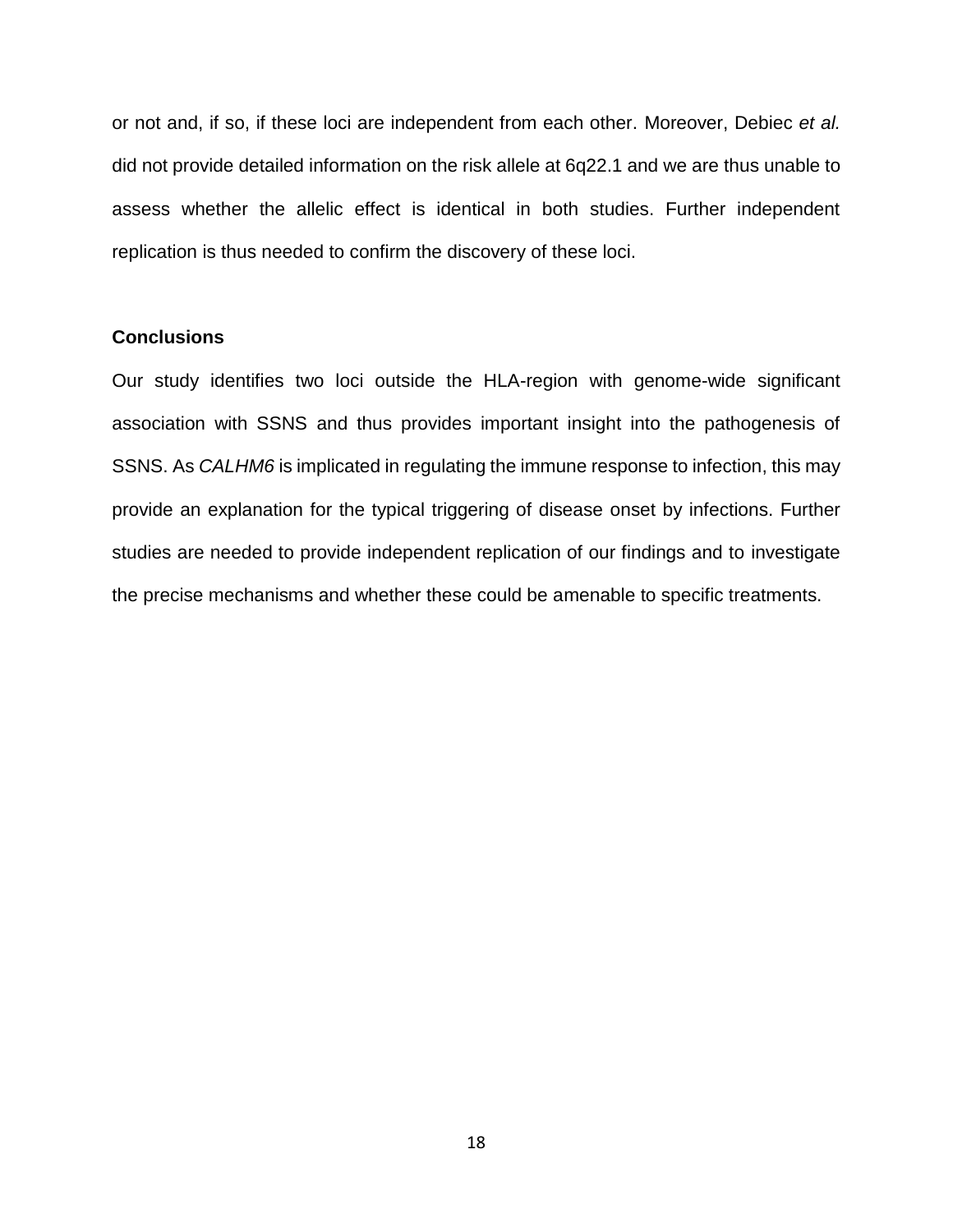#### **Author contributions**

All authors together generated and gathered the patient samples and genetic data, and analyzed the data. Daniel P Gale, Horia C Stanescu, Robert Kleta (overall responsible), and Detlef Bockenhauer vouch for the data and the analysis. All authors helped writing the paper, and all agreed with publication.

#### **Acknowledgements**

DB, RK and RST were supported by the Mitchell Charitable Trust, Kids Kidney Research, Kidney Research UK, Garfield Weston Foundation and the Grocers' Charity. RK was supported by the David and Elaine Potter Charitable Foundation. HCS, DPG, RK and DB were supported by St Peter's Trust for Kidney, Bladder & Prostate Research. NT and JN were supported by the Dutch Kidney Foundation. JAK, RK and DB were supported by the Deanship of Scientific Research, King Abdulaziz University, Jeddah, grant number 432/003/d, for Pediatric Nephrology research. SD, DB and RK are grateful to Dr Magdi Yaqoob for support through the William Harvey Paediatric PhD Fellowship. DB is supported by the NIHR Biomedical Research Centre at GOSH/ICH. DPG acknowledges support of the UK Medical Research Council, Kidney Research UK, and the Rosetrees Trust. RG is supported by NIH/NIDDK 5R01DK098135 and 5R01DK094987 and a Doris Duke Clinical Scientist Development Award.

We are most grateful to the team of the PREDNOS and PREDNOS2 trials (trial partners are listed in the Supplements) and to the members of the Mid West Pediatric Nephrology Consortium for their study support. We are also most grateful to Gaganjit Madhan Kaur from UCL Genomics for providing expert genotyping support as well as Drs Fairfax,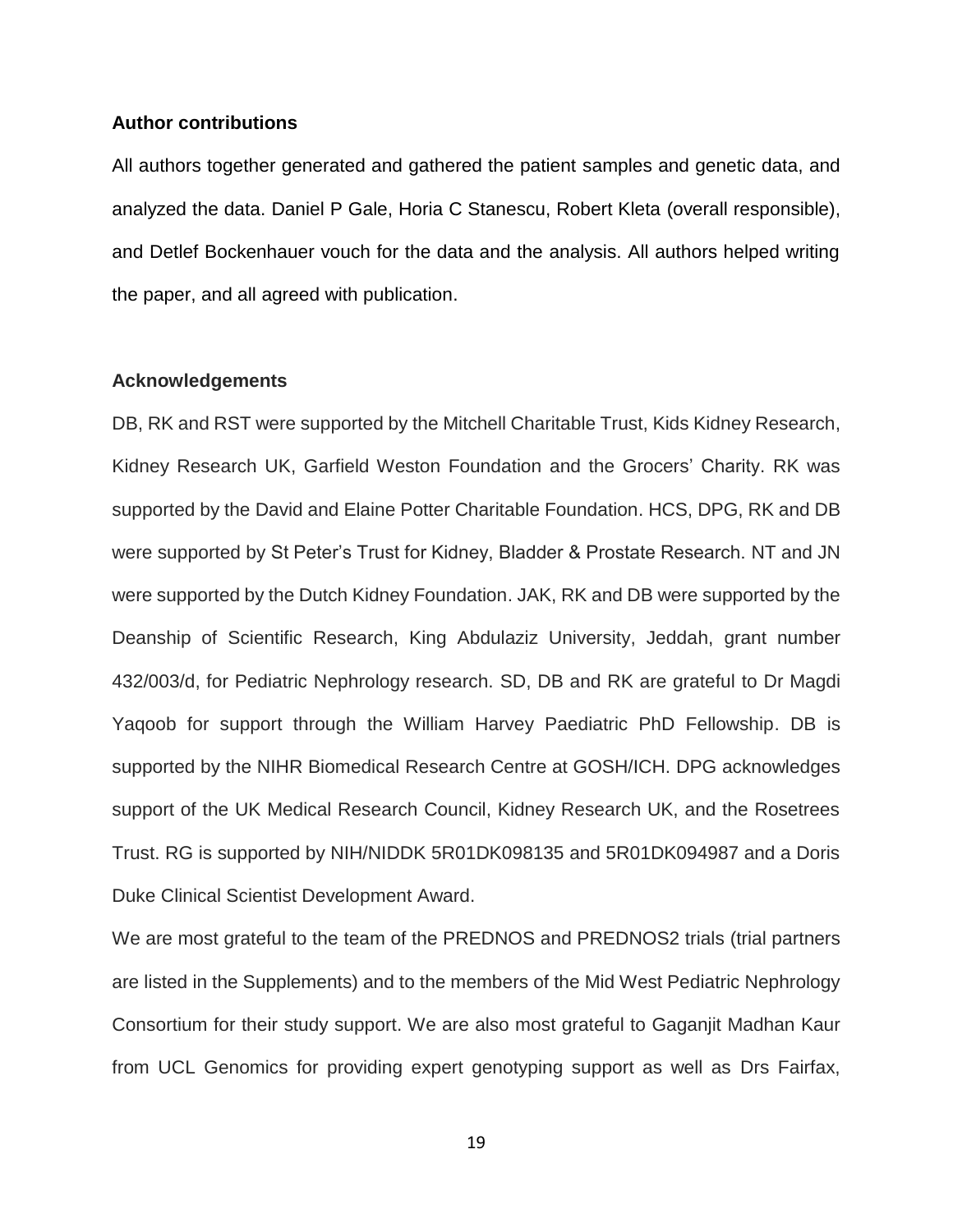Makino and Knight from the University of Oxford for sharing ethnically matched control data.

# **Disclosures**

None.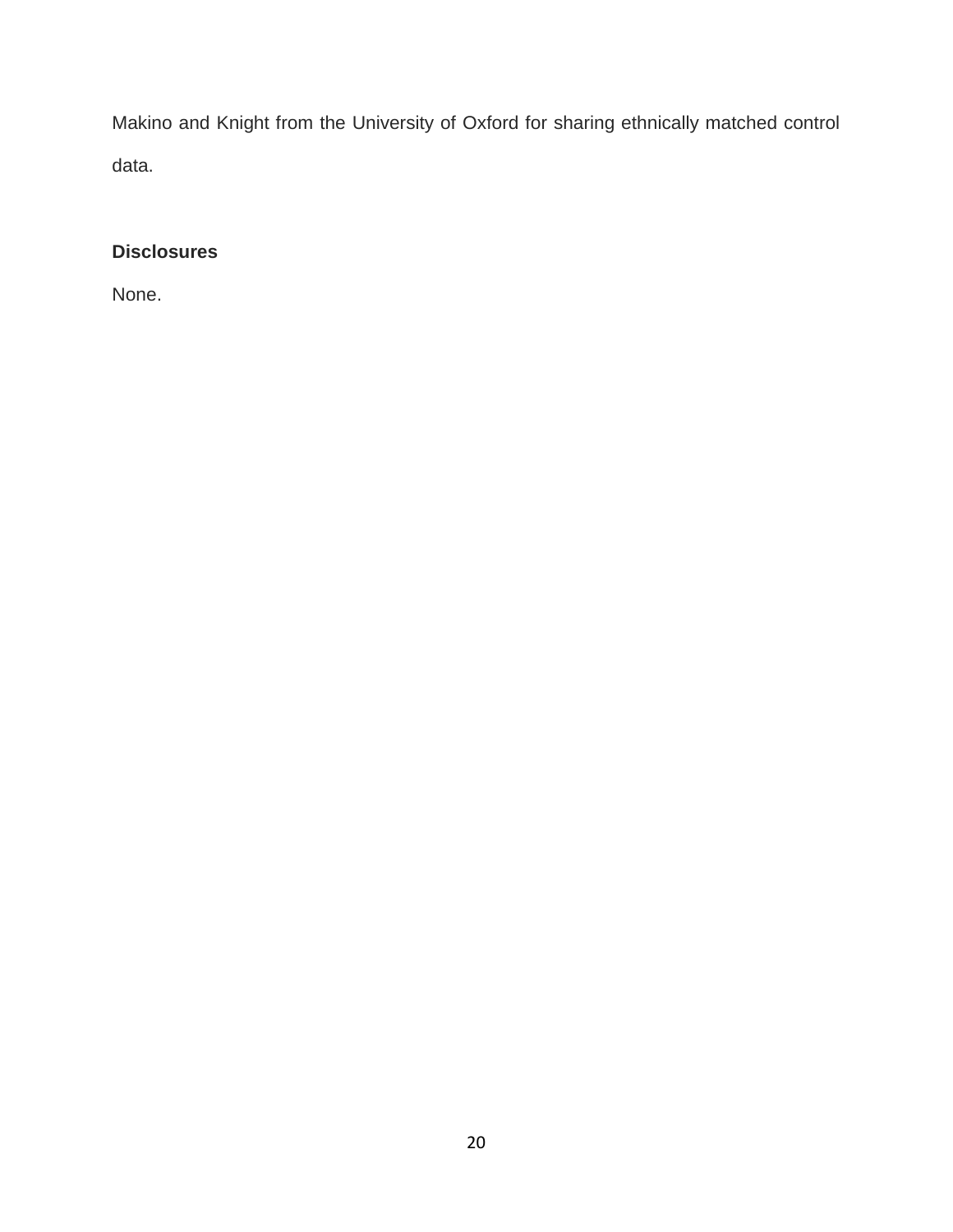# Table of Contents

#### **SUPPLEMENTARY MATERIAL AND METHODS** ERROR! BOOKMARK NOT DEFINED.

**CASE DEFINITION** ERROR! BOOKMARK NOT DEFINED. **CASE COLLECTION CASE COLLECTION ERROR!** BOOKMARK NOT DEFINED. **CONTROL COHORTS CONTROL COHORTS ERROR! ERROR!** BOOKMARK NOT DEFINED. **GENOTYPING EXPLORED. EXPLORED EXPLORED. EXPLORED. EXPLORED. EXPLORED. EXPLORED. EXPLORED. POST GENOTYPING PROCESSING EXAMPLE 2008 THE STATE OF STATE AND REALLY SERVICE BOOKMARK NOT DEFINED. QUALITY CONTROL EXAMPLE EXAMPLE 20 AND EXAMPLE 20 AND EXAMPLE EXAMPLE ERROR! BOOKMARK NOT DEFINED. ANCESTRY SELECTION EXAMPLE 2008 THE SELECTION ERROR!** BOOKMARK NOT DEFINED. **IMPUTATION** ERROR! BOOKMARK NOT DEFINED. **GWAS METHODS AND CONDITIONAL ANALYSIS ERROR!** BOOKMARK NOT DEFINED. **HLA** TYPE IMPUTING AND ASSOCIATION TESTING **EXAMPLE AND ASSOCIATION** TESTING **EQTL ANALYSIS** ERROR! BOOKMARK NOT DEFINED. **CALCULATION OF GENETIC RISK SCORES EXPLOSITION OF GENETIC RISK SCORES** 

| <b>CONDITIONAL HLA ANALYSIS</b>           |
|-------------------------------------------|
| <b>GWAS POWER CALCULATION</b>             |
| <b>CALCULATION OF GENETIC RISK SCORES</b> |

#### **SUPPLEMENTARY RESULTS** THE RESULT BOOKMARK NOT DEFINED.

**ERROR! BOOKMARK NOT DEFINED. ERROR! BOOKMARK NOT DEFINED. ERROR! BOOKMARK NOT DEFINED.** 

#### **ACKNOWLEDGEMENTS ERROR! BOOKMARK NOT DEFINED.**

### **SUPPLEMENTARY REFERENCES** EXAMPLE THE REFORMARK NOT DEFINED.

#### **SUPPLEMENTARY TABLES** ERROR! BOOKMARK NOT DEFINED.

**SUPPLEMENTARY TABLE 1: EFFECT ESTIMATES FOR THE THREE LEAD GENOTYPED SNPS AT THE ASSOCIATED LOCI** ERROR!

# BOOKMARK NOT DEFINED.

**SUPPLEMENTARY TABLE 2: LINKAGE EQUILIBRIUM AT THE CHROMOSOME 4Q13.3 LOCUS** ERROR! BOOKMARK NOT DEFINED.

**SUPPLEMENTARY TABLE 3: LIST OF SNPS WITH A SUGGESTIVE ASSOCIATION** ERROR! BOOKMARK NOT DEFINED.

#### **SUPPLEMENTARY FIGURES** ERROR! BOOKMARK NOT DEFINED.

**SUPPLEMENTARY FIGURE 1. FLOWCHART OF QUALITY CONTROL STEPS AND GWAS** ERROR! BOOKMARK NOT DEFINED. **SUPPLEMENTARY FIGURE 2. RESULTS OF CLASSICAL HLA TYPE ASSOCIATION ANALYSIS** ERROR! BOOKMARK NOT DEFINED. **SUPPLEMENTARY FIGURE 3. LOCUS ZOOM PLOT OF THE ASSOCIATION ON CHROMOSOME 4** ERROR! BOOKMARK NOT DEFINED.

**SUPPLEMENTARY FIGURE 4. PRINCIPAL COMPONENT ANALYSIS OF CASES AND CONTROLS** ERROR! BOOKMARK NOT DEFINED.

**SUPPLEMENTARY FIGURE 5. MANHATTAN PLOT WITH GENOTYPED MARKERS ONLY** ERROR! BOOKMARK NOT DEFINED. **SUPPLEMENTARY FIGURE 6. LOCUS ZOOM PLOT WITH GENOTYPED MARKERS ONLY FOR THE HLA LOCUS** ERROR! BOOKMARK NOT DEFINED.

**SUPPLEMENTARY FIGURE 7. LOCUS ZOOM PLOT WITH GENOTYPED MARKERS ONLY FOR THE CALHM6 LOCUS** ERROR! BOOKMARK NOT DEFINED.

**SUPPLEMENTARY FIGURE 8. LOCUS ZOOM PLOT WITH GENOTYPED MARKERS ONLY FOR THE CHR. 4Q13.3 LOCUS** ERROR! BOOKMARK NOT DEFINED.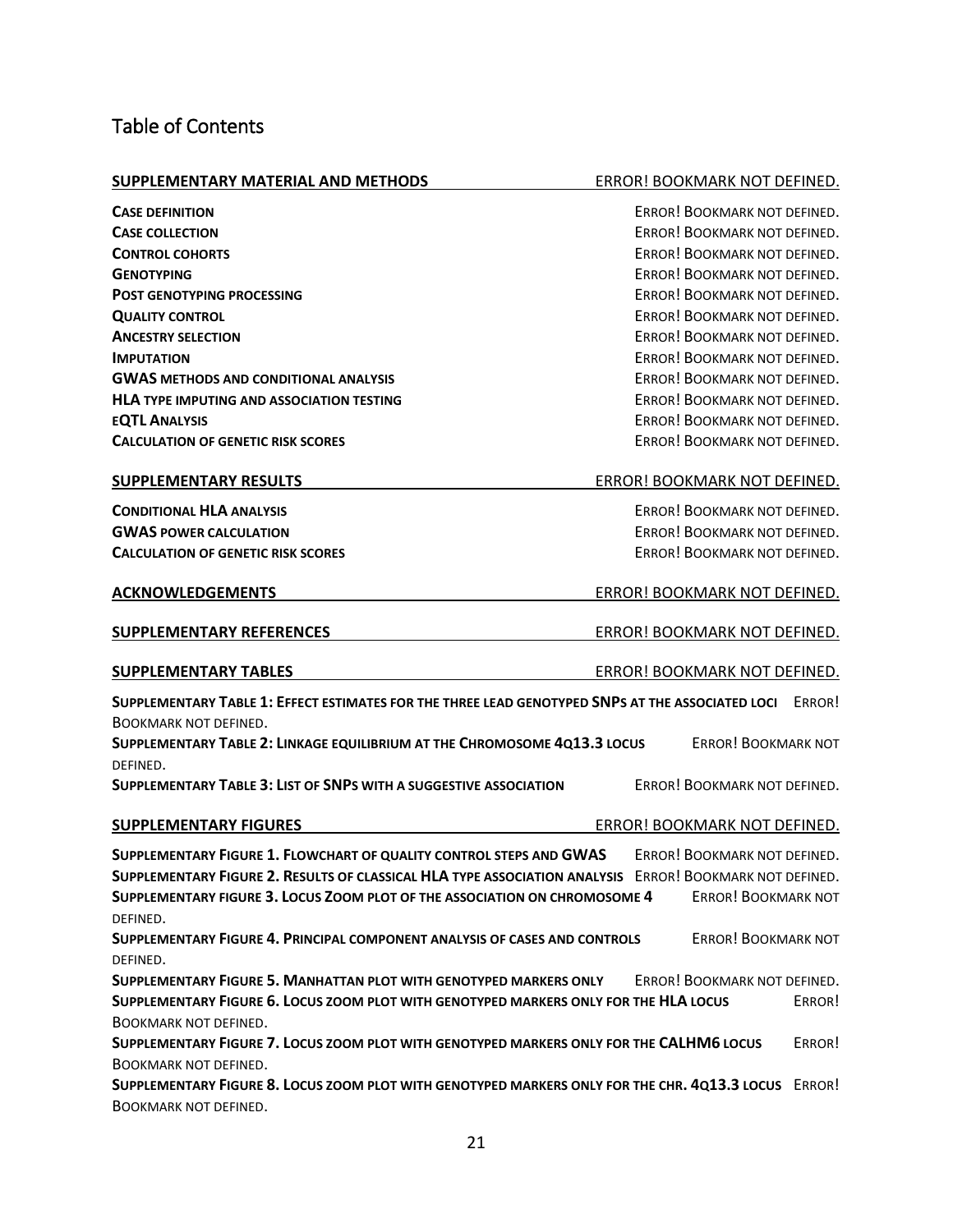**SUPPLEMENTARY FIGURE 9: LINKAGE DISEQUILIBRIUM OF SNP IN THE HLA REGION ASSOCIATED WITH SSNS** ERROR! BOOKMARK NOT DEFINED.

**SUMMARY STATISTICS** ERROR! BOOKMARK NOT DEFINED.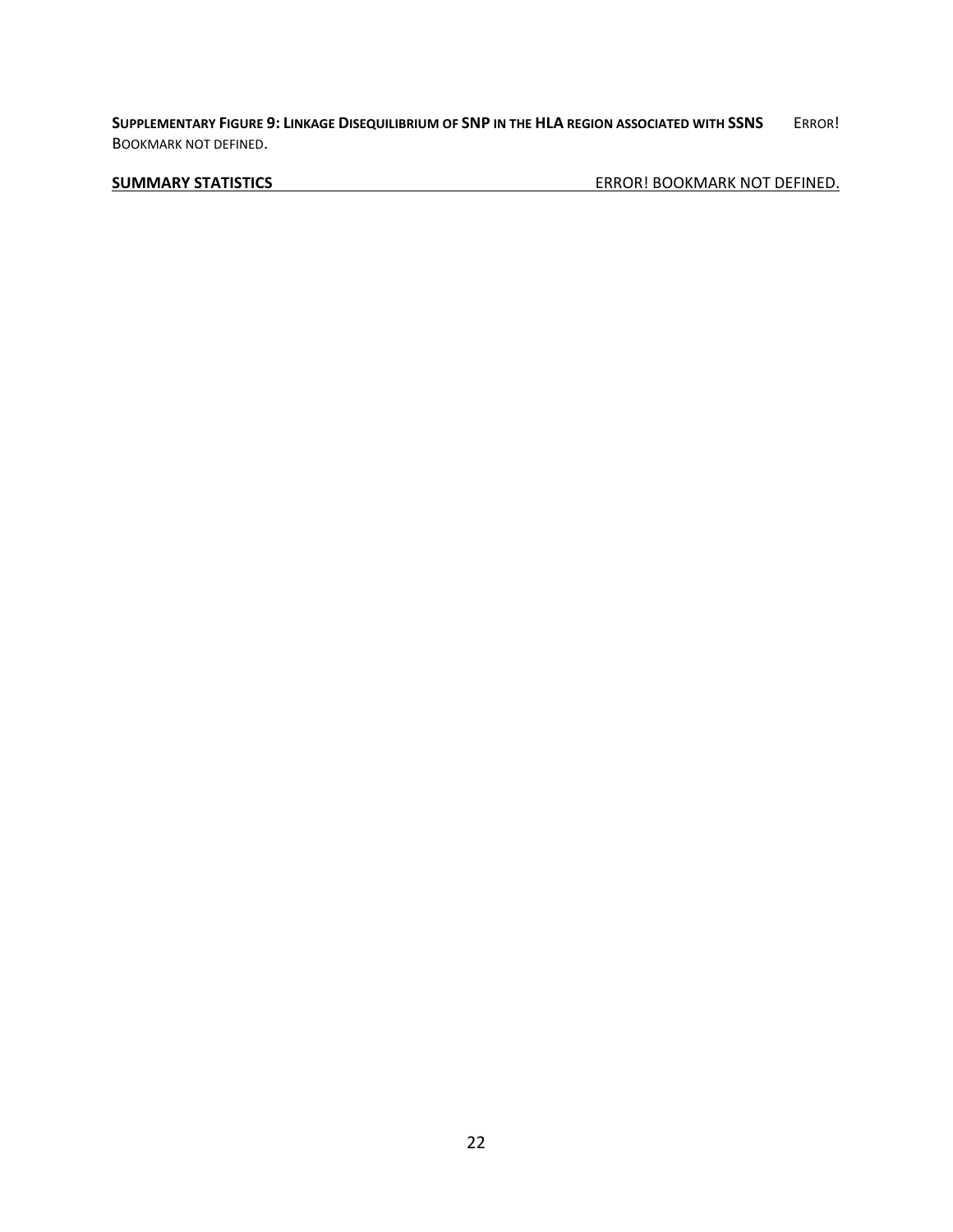# **References**

- 1. Banh TH, Hussain-Shamsy N, Patel V, Vasilevska-Ristovska J, Borges K, Sibbald C, et al.: Ethnic Differences in Incidence and Outcomes of Childhood Nephrotic Syndrome. *Clin J Am Soc Nephrol* 11**:** 1760-1768, 2016
- 2. Vivarelli M, Massella L, Ruggiero B, Emma F: Minimal Change Disease. *Clin J Am Soc Nephrol* 12**:** 332-345, 2017
- 3. Shalhoub RJ: Pathogenesis of lipoid nephrosis: a disorder of T-cell function. *Lancet* 2**:** 556-560, 1974
- 4. Hu X, Daly M: What have we learned from six years of GWAS in autoimmune diseases, and what is next? *Curr Opin Immunol* 24**:** 571-575, 2012
- 5. Sekula P, Li Y, Stanescu HC, Wuttke M, Ekici AB, Bockenhauer D, et al.: Genetic risk variants for membranous nephropathy: extension of and association with other chronic kidney disease aetiologies. *Nephrol Dial Transplant* 32: 325-332, 2017
- 6. Stanescu HC, Arcos-Burgos M, Medlar A, Bockenhauer D, Kottgen A, Dragomirescu L, et al.: Risk HLA-DQA1 and PLA(2)R1 alleles in idiopathic membranous nephropathy. *N Engl J Med* 364**:** 616-626, 2011
- 7. Wuttke M, Kottgen A: Insights into kidney diseases from genome-wide association studies. *Nat Rev Nephrol* 12**:** 549-562, 2016
- 8. Kiryluk K, Li YF, Scolari F, Sanna-Cherchi S, Choi M, Verbitsky M, et al.: Discovery of new risk loci for IgA nephropathy implicates genes involved in immunity against intestinal pathogens. *Nat Genet* 46**:** 1187-1196, 2014
- 9. Gale DP, Molyneux K, Wimbury D, Higgins P, Levine AP, Caplin B, et al.: Galactosylation of IgA1 Is Associated with Common Variation in C1GALT1. *J Am Soc Nephrol* 28**:** 2158-2166, 2017
- 10. Gbadegesin RA, Adeyemo A, Webb NJ, Greenbaum LA, Abeyagunawardena A, Thalgahagoda S, et al.: HLA-DQA1 and PLCG2 Are Candidate Risk Loci for Childhood-Onset Steroid-Sensitive Nephrotic Syndrome. *J Am Soc Nephrol* 26**:** 1701-1710, 2015
- 11. Debie H, Dossier C, Letouze E, Gillies CE, Vivarelli M, Putler RK, et al.: Transethnic, Genome-Wide Analysis Reveals Immune-Related Risk Alleles and Phenotypic Correlates in Pediatric Steroid-Sensitive Nephrotic Syndrome. *J Am Soc Nephrol* 29**:** 2000-2013, 2018
- 12. Jia X, Horinouchi T, Hitomi Y, Shono A, Khor SS, Omae Y, et al.: Strong Association of the HLA-DR/DQ Locus with Childhood Steroid-Sensitive Nephrotic Syndrome in the Japanese Population. *J Am Soc Nephrol* 29**:** 2189-2199, 2018
- 13. Noone DG, Iijima K, Parekh R: Idiopathic nephrotic syndrome in children. *Lancet* 392**:** 61-74, 2018
- 14. Webb NJ, Frew E, Brettell EA, Milford DV, Bockenhauer D, Saleem MA, et al.: Short course daily prednisolone therapy during an upper respiratory tract infection in children with relapsing steroid-sensitive nephrotic syndrome (PREDNOS 2): protocol for a randomised controlled trial. *Trials* 15**:** 147, 2014
- 15. Fairfax BP, Makino S, Radhakrishnan J, Plant K, Leslie S, Dilthey A, et al.: Genetics of gene expression in primary immune cells identifies cell type-specific master regulators and roles of HLA alleles. *Nat Genet* 44**:** 502-510, 2012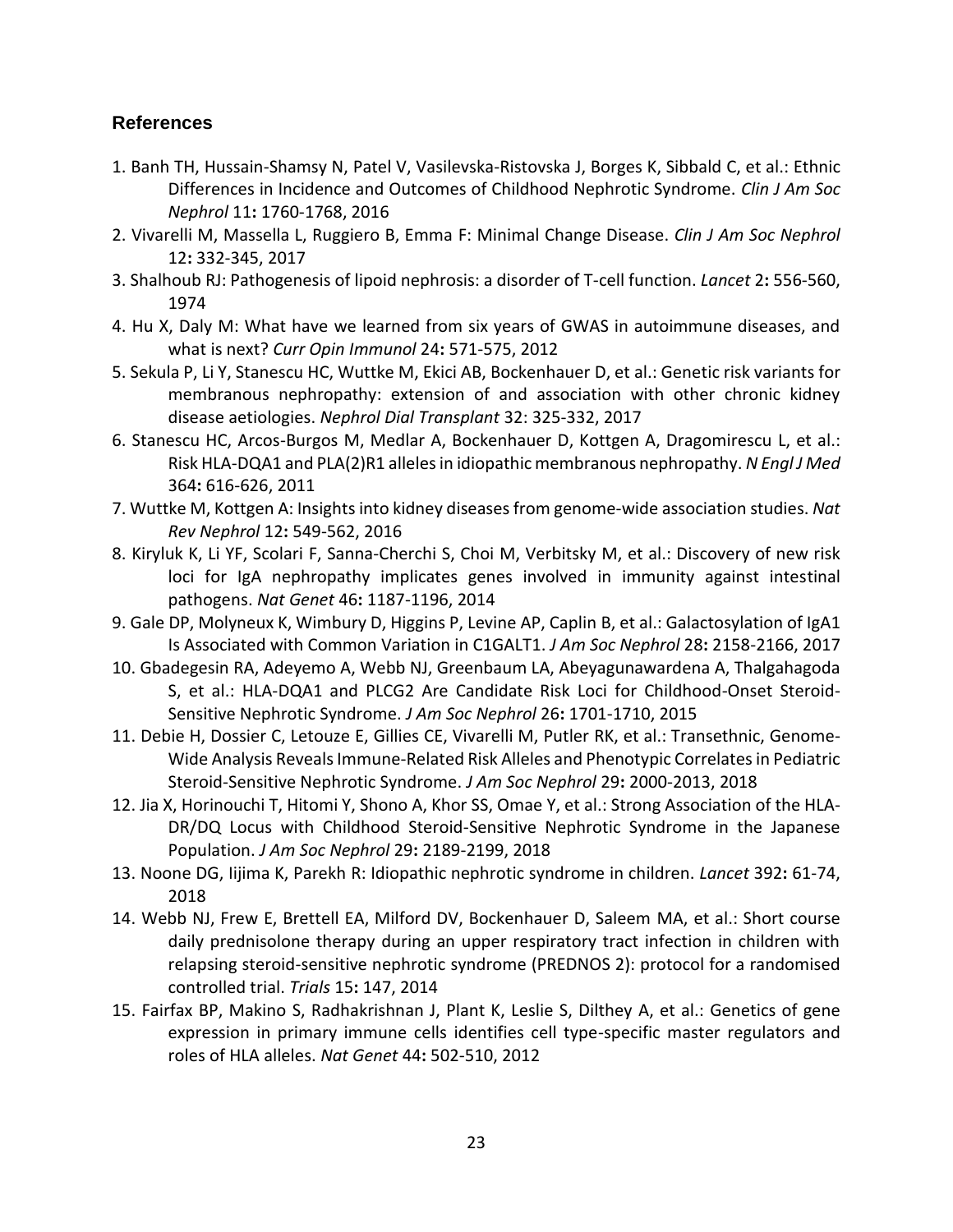- 16. Fairfax BP, Humburg P, Makino S, Naranbhai V, Wong D, Lau E, et al.: Innate immune activity conditions the effect of regulatory variants upon monocyte gene expression. *Science* 343**:**  1246949, 2014
- 17. WTCCC: Genome-wide association study of 14,000 cases of seven common diseases and 3,000 shared controls. *Nature* 447**:** 661-678, 2007
- 18. Browning BL, Zhou Y, Browning SR: A One-Penny Imputed Genome from Next-Generation Reference Panels. *Am J Hum Genet* 103**:** 338-348, 2018
- 19. Chang CC, Chow CC, Tellie, LC, Vattikuti S, Purcell SM, Lee JJ: Second-generation PLINK: rising to the challenge of larger and richer datasets. *Gigascience* 4**:** 7, 2015
- 20. Jia X, Han B, Onengut-Gumuscu S, Chen WM, Concannon PJ, Rich SS, et al.: Imputing amino acid polymorphisms in human leukocyte antigens. *PloS One* 8**:** e64683, 2013
- 21. GTEx Consortium: The Genotype-Tissue Expression (GTEx) project. *Nat Genet* 45**:** 580-585, 2013
- 22. Võsa U, Claringbould A, Westra H-J, Bonder MJ, Deelen P, Zeng B, et al.: Unraveling the polygenic architecture of complex traits using blood eQTL meta-analysis. *bioRxiv***:** 447367, 2018
- 23. Qiu C, Huang S, Park J, Park Y, Ko YA, Seasock MJ, et al.: Renal compartment-specific genetic variation analyses identify new pathways in chronic kidney disease. *Nat Med* 24**:** 1721- 1731, 2018
- 24. Gillies CE, Putler R, Menon R, Otto E, Yasutake K, Nair V, et al.: An eQTL Landscape of Kidney Tissue in Human Nephrotic Syndrome. *Am J Hum Genet* 103**:** 232-244, 2018
- 25. Lenz TL, Spirin V, Jordan DM, Sunyaev SR: Excess of Deleterious Mutations around HLA Genes Reveals Evolutionary Cost of Balancing Selection. *Mol Biol Evol* 33**:** 2555-2564, 2016
- 26. Trowsdale J: The MHC, disease and selection. *Immunol Lett* 137**:** 1-8, 2011
- 27. Malik U, Javed A, Ali A, Asghar K: Structural and functional annotation of human FAM26F: A multifaceted protein having a critical role in the immune system. *Gene* 597**:** 66-75, 2017
- 28. Malik U, Javed A: FAM26F: An Enigmatic Protein Having a Complex Role in the Immune System. *Int Rev Immunol* 19**:** 1-11, 2016
- 29. Chmielewski S, Olejnik A, Sikorski K, Pelisek J, Blaszczyk K, Aoqui C, et al.: STAT1-dependent signal integration between IFNgamma and TLR4 in vascular cells reflect pro-atherogenic responses in human atherosclerosis *PloS One,* 9**:** e113318, 2014
- 30. Ma Z, Tanis JE, Taruno A, Foskett JK: Calcium homeostasis modulator (CALHM) ion channels. *Pflugers Arch* 468**:** 395-403, 2016
- 31. Di Virgilio F, Pizzo P, Zanovello P, Bronte V, Collavo D: Extracellular ATP as a Possible Mediator of Cell-Mediated Cytotoxicity. *Immunol Today* 11**:** 274-277, 1990
- 32. Nagy PV, Feher T, Morga S, Matko J: Apoptosis of murine thymocytes induced by extracellular ATP is dose- and cytosolic pH-dependent. *Immunol Lett* 72**:** 23-30, 2000
- 33. Banuelos J, Lu NZ: A gradient of glucocorticoid sensitivity among helper T cell cytokines. *Cytokine Growth Factor Rev* 31**:** 27-35, 2016
- 34. Julia A, Domenech E, Chaparro M, Garcia-Sanchez V, Gomollon F, Panes J, et al.: A genomewide association study identifies a novel locus at 6q22.1 associated with ulcerative colitis. *Hum Mol Genet* 23**:** 6927-6934, 2014
- 35. Battle A, Montgomery SB: Determining causality and consequence of expression quantitative trait loci. *Hum Genet* 133**:** 727-735, 2014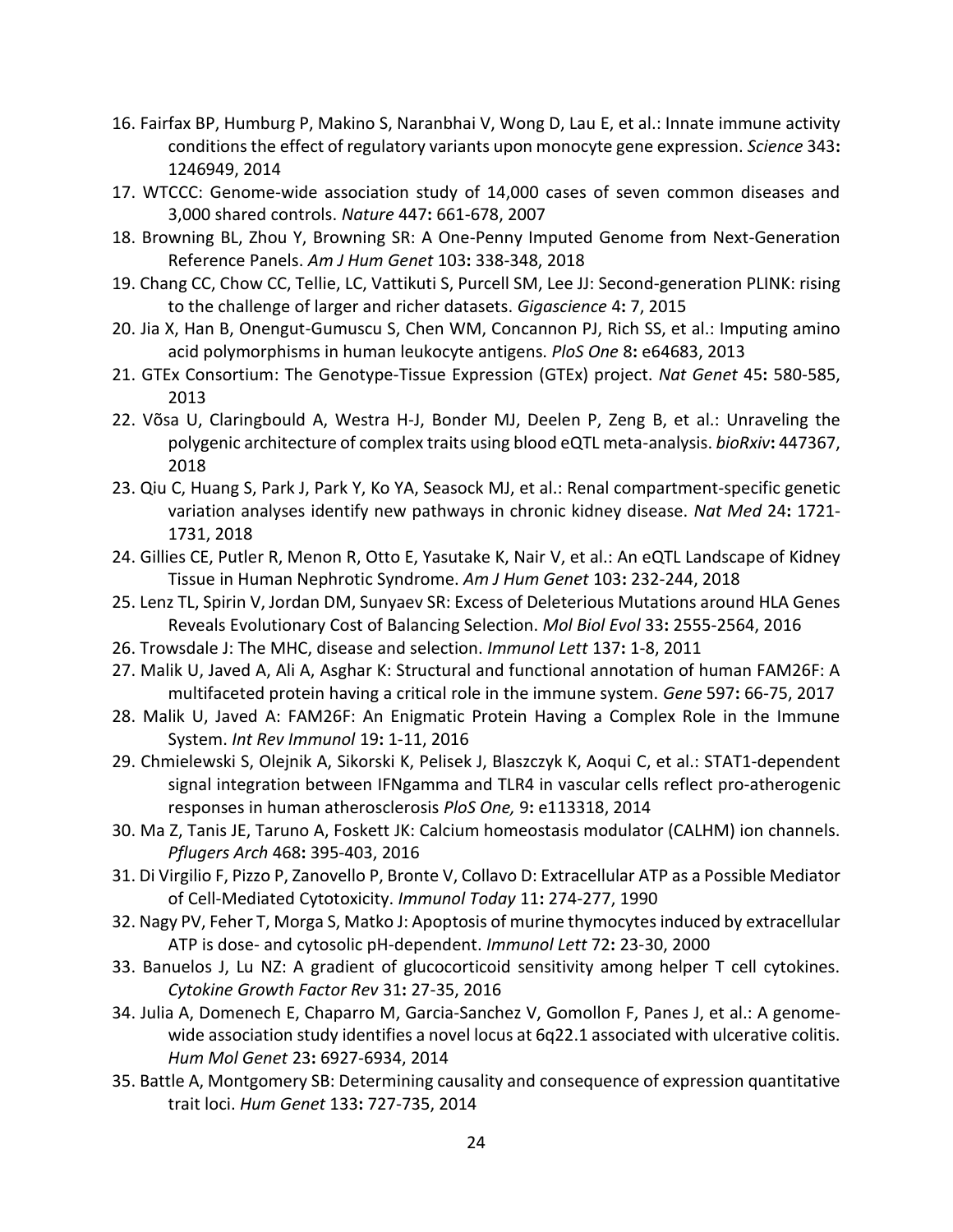- 36. Bockenhauer D, Medlar AJ, Ashton E, Kleta R, Lench N: Genetic testing in renal disease. *Pediatr Nephrol* 27**:** 873-883, 2012
- 37. Marchini J, Howie B: Genotype imputation for genome-wide association studies. *Nat Rev Genet* 11**:** 499-511, 2010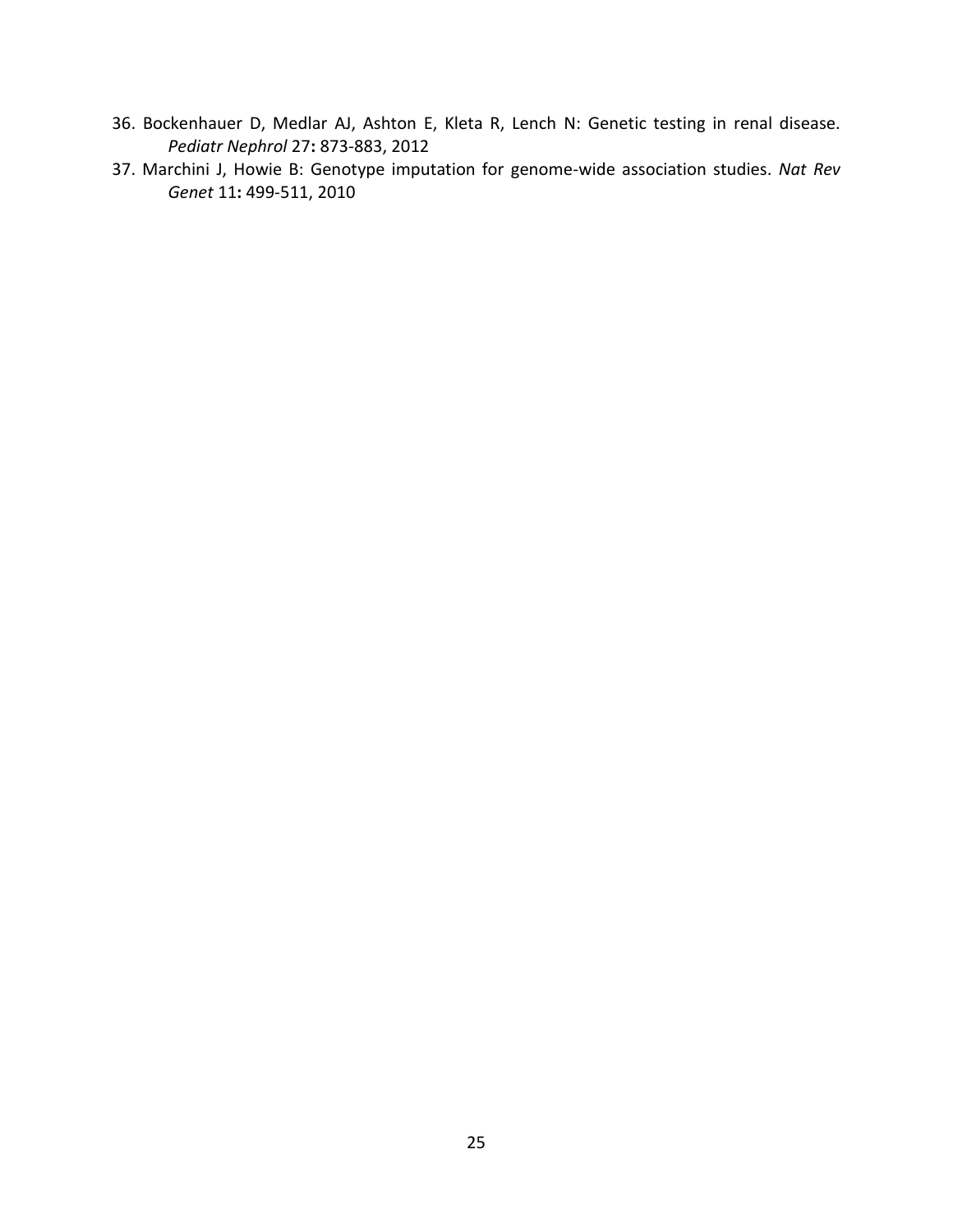# **Tables**

| Locus  | Gene          | <b>SNP</b> | DR <sub>2</sub> | Minor<br>allele | MAF<br>cases | <b>MAF</b><br>controls | OR   | 95%<br>СI        | p-value                |
|--------|---------------|------------|-----------------|-----------------|--------------|------------------------|------|------------------|------------------------|
| 6p21.3 | HLA-DQB1      | rs9273542  | 0.89            |                 | 0.51         | 0.24                   | 3.39 | $2.86 -$<br>4.03 | $1.59 \times 10^{-43}$ |
| 6q22.1 | CALHM6/FAM26F | rs2637678  | 0.96            | С               | 0.26         | 0.40                   | 0.51 | $0.44 -$<br>0.60 | $1.27 \times 10^{-17}$ |
| 4q13.3 | PARM1         | rs10518133 | 0.93            | A               | 0.12         | 0.06                   | 1.96 | $1.57 -$<br>2.45 | $2.50 \times 10^{-8}$  |

# Table 1: Effect estimates for lead SNPs

Minor allele frequencies (MAF) and odds ratio (OR) with 95% confidence intervals (95% CI) for each of the minor alleles of the lead SNPs from the three loci achieving genomewide significance. DR2 (Dosage R-Squared) indicates the Beagle imputation quality score.

| <b>HLA</b> allele     | <b>MAF</b><br>cases | MAF<br>controls | <b>OR</b> | 95% CI        | p-value                |
|-----------------------|---------------------|-----------------|-----------|---------------|------------------------|
| <b>HLA DQA1*02:01</b> | 0.35                | 0.15            | 3.42      | $2.80 - 4.16$ | $1.06 \times 10^{-32}$ |
| HLA DQA1*01           | 0.13                | 0.38            | 0.36      | $0.30 - 0.43$ | $1.90 \times 10^{-31}$ |
| <b>HLA DRB1*07:01</b> | 0.35                | 0.15            | 3.26      | 2.68-3.97     | $5.62 \times 10^{-31}$ |
| HLA DQB1*02           | 0.40                | 0.21            | 2.43      | 2.04-2.91     | $9.77 \times 10^{-22}$ |
| HLA DQA1*01:03        | 0.02                | 0.09            | 0.24      | $0.15 - 0.38$ | 1.79×10-14             |
| HLA DRB1*13           | 0.04                | 0.11            | 0.31      | $0.22 - 0.44$ | $2.41 \times 10^{-14}$ |
| <b>HLA DRB1*13:01</b> | 0.02                | 0.08            | 0.23      | $0.15 - 0.37$ | $3.18 \times 10^{-14}$ |
| HLA DQA1*01:01        | 0.08                | 0.15            | 0.46      | $0.35 - 0.59$ | $1.53 \times 10^{-10}$ |
| HLA B*08:01           | 0.20                | 0.13            | 2.95      | 2.05-4.23     | $9.17 \times 10^{-09}$ |

Table 2: Association of imputed classical HLA alleles with SSNS

Minor allele frequencies (MAF) for cases and controls, odds ratio (OR) with 95% confidence interval (95% CI) for each of the HLA alleles achieving genome-wide significance.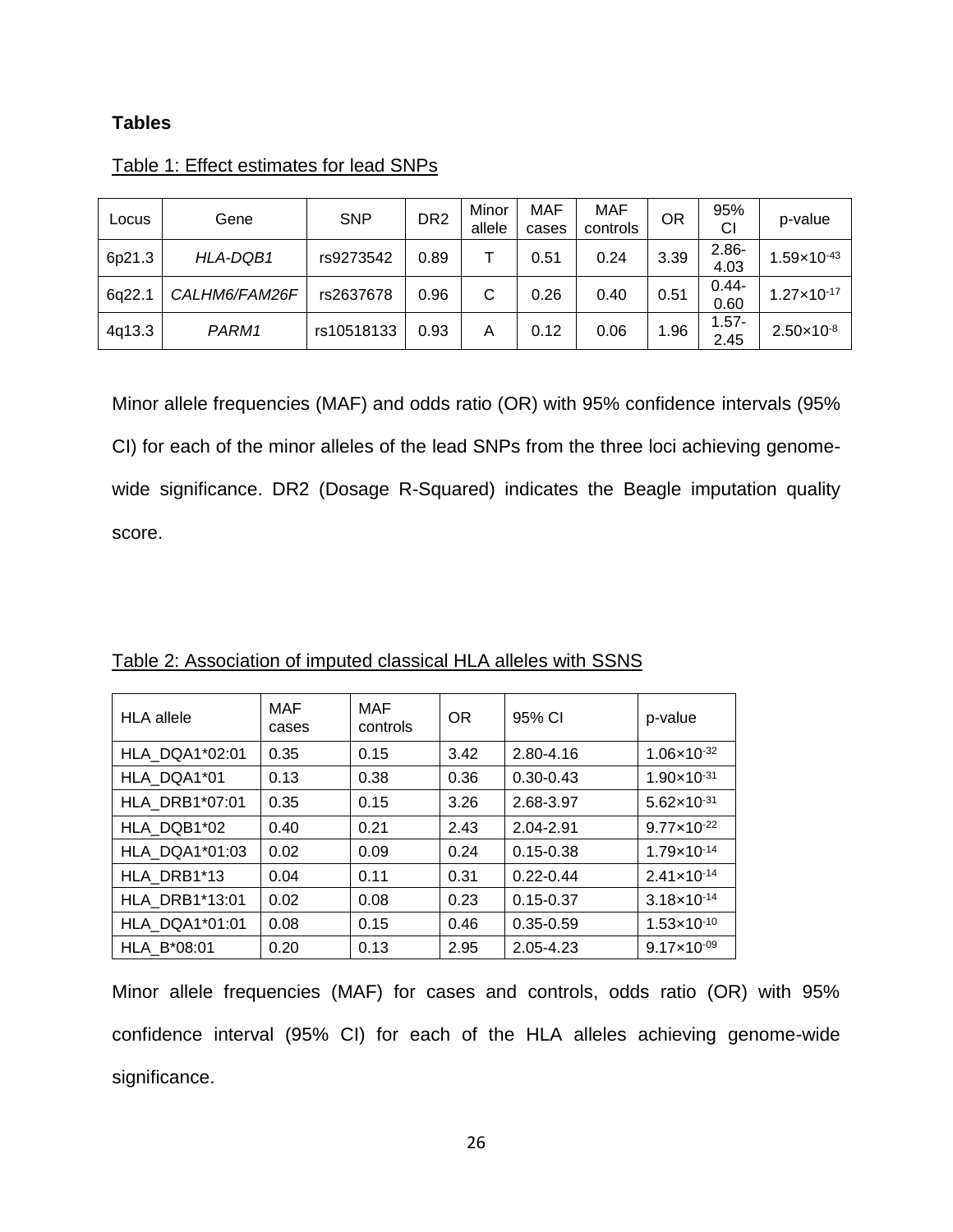#### **Figure legends**

#### Figure 1. Manhattan plot

GWAS for SSNS comparing 422 European cases with 5642 ethnically matched controls. X-axis: chromosomal position. Y-axis: log-transformed p-value; horizontal red line indicates the genome-wide significance threshold  $(P=5\times10^{-8})$ . Three loci surpass this threshold on chromosomes 4 and 6.

#### Figure 2: Locus zoom plot of the HLA-DR/DQ (6p21.32) association

X-axis indicates chromosomal position, the left Y-axis the log-transformed p-value and the right Y-axis the recombination rate. The purple diamond indicates the SNP with the smallest p-value within each region. SNPs are colored based on their pairwise LD to the lead SNP as per 1000 Genomes European reference data, according to the key. Recombination hotspots are indicated by blue vertical lines. Data are shown for 200 kb either side of the lead SNP.

A) Unconditioned analysis. The lead SNP is rs9273542, in the gene *HLA-DQB1*, with a p-value of  $1.59\times10^{-43}$ .

B) Post-conditioning on rs9273542. The lead SNP is rs2858317, centromeric of *HLA-*DQB1, with a p-value of 4.29×10<sup>-31</sup>.

C) Post-conditioning on rs9273542 and rs2858317. The lead SNP from this analysis is rs3828799, centromeric of HLA-DQB1, with a p-value of 2.40×10<sup>-8</sup>.

Note, these results indicate that the association in the HLA-DRB1 region is driven mainly by two independent HLA alleles (indicated by lead SNPs in panels A and B).